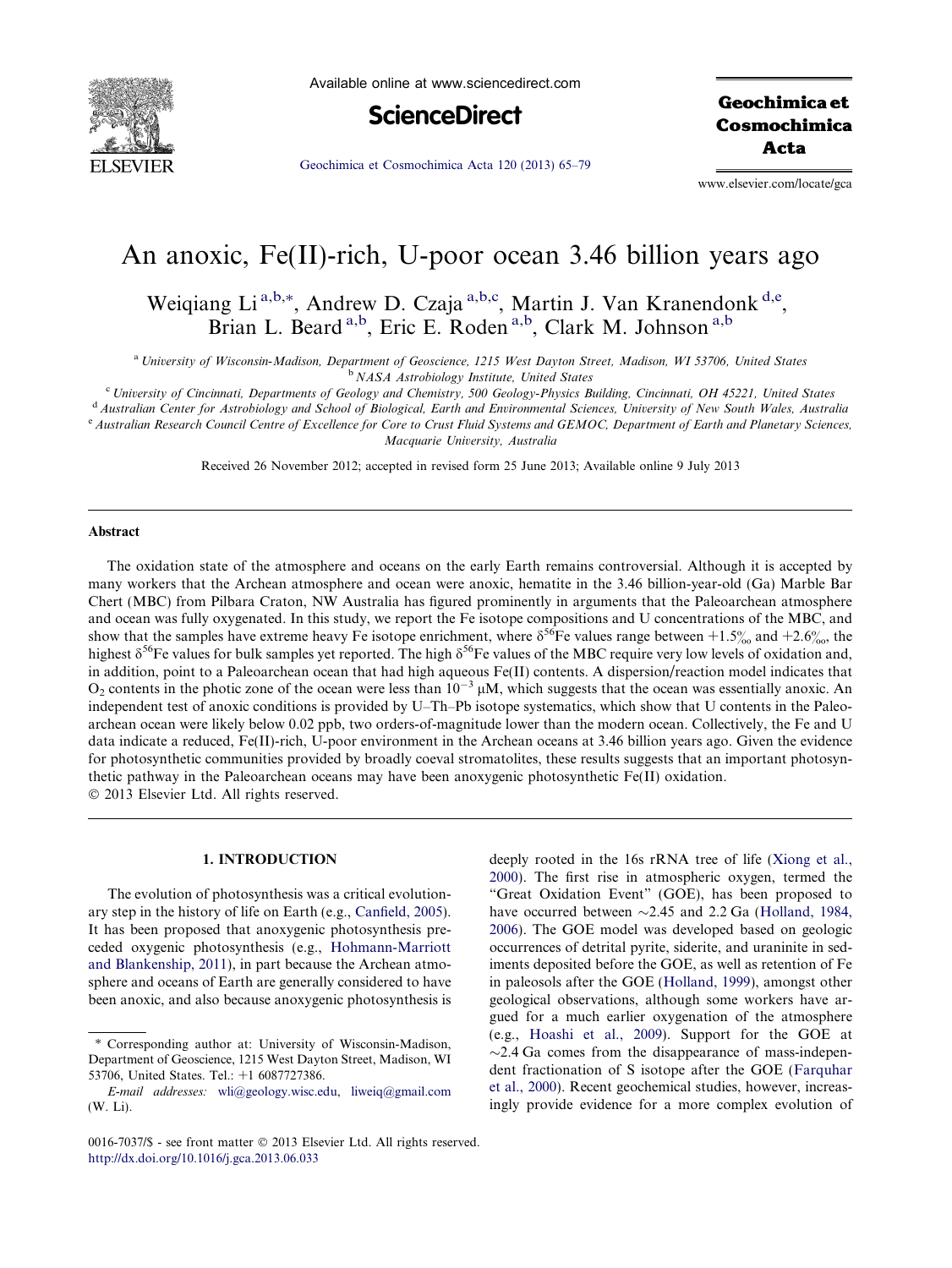atmospheric  $O_2$  levels prior to the GOE as compared to a simple "step-function" [\(Anbar et al., 2007; Kaufman](#page-12-0) [et al., 2007; Wille et al., 2007; Garvin et al., 2009; Godfrey](#page-12-0) [and Falkowski, 2009; Ono et al., 2009; Duan et al., 2010;](#page-12-0) [Kendall et al., 2010; Voegelin et al., 2010; Czaja et al.,](#page-12-0) [2012; Reinhard et al., 2013\)](#page-12-0).

Attempts to constrain the evolution of oxygenic photosynthesis have been controversial. For example, the timing of the evolution of oxygenic photosynthesis has been partially constrained to  $\sim$ 2.7 Ga, based on molecular biomarkers ([Brocks et al., 1999; Eigenbrode and Freeman, 2006;](#page-12-0) [Eigenbrode et al., 2008; Waldbauer et al., 2009](#page-12-0)), although this line of research has been highly controversial (e.g. [Ras](#page-13-0)[mussen et al., 2008\)](#page-13-0). Large microfossils of 3.4–3.1 Ga age have been interpreted to be possible eukaryotes or possible cyanobacteria, which, if confirmed, would suggest an even earlier origin for oxygenic photosynthesis [\(Sugitani et al.,](#page-13-0) [2007, 2010; Javaux et al., 2010](#page-13-0)). Other researchers point to geological evidence that may indicate stillearlier oxygenation of the atmosphere, and therefore, a very early appearance of oxygenic photosynthesis. For example, hematite in the 3.46 billion-year-old (Ga) Marble Bar Chert Member (MBC), and in the stratigraphically younger Apex Basalt, from Western Australia, has been interpreted to reflect an  $O<sub>2</sub>$ -bearing Archean ocean and atmosphere in the Paleoarchean ([Hoashi et al., 2009; Kato et al., 2009](#page-13-0)). Other workers have disagreed with an early timing of oxidation for the hematite-bearing Apex Basalt ([Li et al., 2012\)](#page-13-0).

In this study, we focus on the origin and paleo-environmental significance of hematite from the 3.46 Ga Marble Bar Chert Member (MBC) of the Duffer Formation, from the Pilbara Craton, Western Australia [\(Van Kranendonk](#page-14-0) [et al., 2007b](#page-14-0)). [Hoashi et al. \(2009\)](#page-13-0) interpreted hematite in the MBC to have precipitated from a fully-oxygenated Archean ocean at the time of deposition at 3.46 Ga, which in turn would suggest that oxygenic photosynthesis had evolved prior to that time. Alternatively, [Van Kranendonk](#page-14-0) [et al. \(2008\)](#page-14-0) suggested that hematite in jaspilitic chert from the conformably underlying ca. 3.48 Ga Dresser Formation formed as a result of alteration of primary siderite during circulation of high pH hydrothermal fluids. Here, we combine Fe isotopes, which can constrain the extent of oxidation, with U–Th–Pb isotopes, which provide an estimate of seawater U contents as an independent measure of oxygen abundance, and as a test for post-depositional alteration of the host rocks. Our results indicate that hematite in the MBC was precipitated by a very small extent of oxidation from an Fe(II)-rich, U-poor ocean at 3.46 Ga. We conclude that hematite in the 3.46 Ga MBC cannot be used to infer an origin for oxygenic photosynthesis prior to 3.5 Ga.

# 2. GEOLOGICAL BACKGROUNDS AND SAMPLES

The Marble Bar Chert Member (MBC) member of the ca. 3.46 Ga Duffer Formation is the most prominent chert unit in the Warrawoona Group, which is the lowest stratigraphic part of the well-preserved Pilbara Supergroup in the Paleoarchean Pilbara Craton in northwestern Australia ([Van Kranendonk et al., 2002, 2007a](#page-14-0)) [\(Fig. 1](#page-2-0)). Thick successions of pillow basalts and finely bedded cherts within the Warrawoona Group indicate predominantly deep marine deposition [\(Van Kranendonk et al., 2007a](#page-14-0)). The MBC is generally 100–200 m thick, and extends north–south for over 120 km, west of the town of Marble Bar [\(Fig. 1\)](#page-2-0). The depositional age of the MBC is well constrained to 3.46 Ga by U–Pb zircon geochronology on conformably underlying felsic volcanic rocks of the Duffer Formation ([Fig. 1](#page-2-0); [Van Kranendonk et al., 2007b](#page-14-0)). A bedding-parallel shear zone that developed locally along the contact between the MBC and the overlying Apex Basalt ([Kato et al., 2009\)](#page-13-0) reflects the effects of tilting during tectonic deformation between 3.3 Ga and 2.9 Ga [\(Van Kranendonk et al., 2007a\)](#page-14-0). The MBC and Apex Basalt at Marble Bar were buried to at least 3 km depth prior to 2.78 Ga, at which time they were uplifted, eroded, and overlain by rocks of the Fortescue Group. Phanerozoic uplift has once more exposed these rocks to the effects of recent weathering ([Thorne, 2001; Van](#page-13-0) [Kranendonk et al., 2007b](#page-13-0)).

Hematite-bearing chert layers (jasper) are abundant in outcrops of the MBC [\(Appendix 1;](#page-12-0) [Van Kranendonk,](#page-14-0) [2006, 2010\)](#page-14-0). [Van Kranendonk \(2006\)](#page-14-0) interpreted the jasper layers to predate white chert within the MBC, as the latter occur as cross-cutting veins or in situ replacement of the hematite-bearing chert. However, the Australian continent has been exposed to deep weathering since the Triassic ([Anand, 2005\)](#page-12-0), which has produced weathering profiles that are commonly 50–100 m deep in Western Australia ([Anand](#page-12-0) [and Paine, 2002; Anand, 2005](#page-12-0)). A critical question, therefore, is the age of hematite formation in the  $MBC -$  is it early Archean, or could it be Neoarchean or even Phanerozoic?

The Archean Biosphere Drilling Project (ABDP) was initiated with the goal of obtaining samples below surface weathering zones, and the site for the first diamond drill core from this program (ABDP-1) is located about 4 km southwest of the town of Marble Bar ([Fig. 1\)](#page-2-0). The 260 m deep drill core of ABDP-1 intersects basalts of the 3.474– 3.463 Ga Duffer Formation, the MBC, and the 3.46 Ga Apex Basalt [\(Fig. 1](#page-2-0)). There are abundant hematite-bearing bands in the drill core samples, even at depths greater than 100 m ([Van Kranendonk, 2010](#page-14-0)).

The MBC samples analyzed in this study come from drill core depths of 169 m and 176 m in ABDP-1 [\(Figs. 1–](#page-2-0) [3](#page-2-0)), and were sampled at the Geological Survey of Western Australia, Perth. These samples were analyzed for U–Th– Pb and Fe isotopes. In addition, we report new Fe isotope data for the Apex Basalt samples analyzed for U–Th–Pb isotopes by [Li et al. \(2012\)](#page-13-0) from depths of 190–262 m, which have been variably oxidized. A non-oxidized basalt sample from the Duffer Formation at 42.6 m depth was also analyzed [\(Fig. 1](#page-2-0)).

### 3. ANALYTICAL METHODS

#### 3.1. Sample preparation

Sampling of chert was undertaken using a thin (0.2 mm) diamond saw blade. For Fe isotope analysis, a small wedgeshaped piece  $1 \times 1$  mm in size was cut from a quarter drill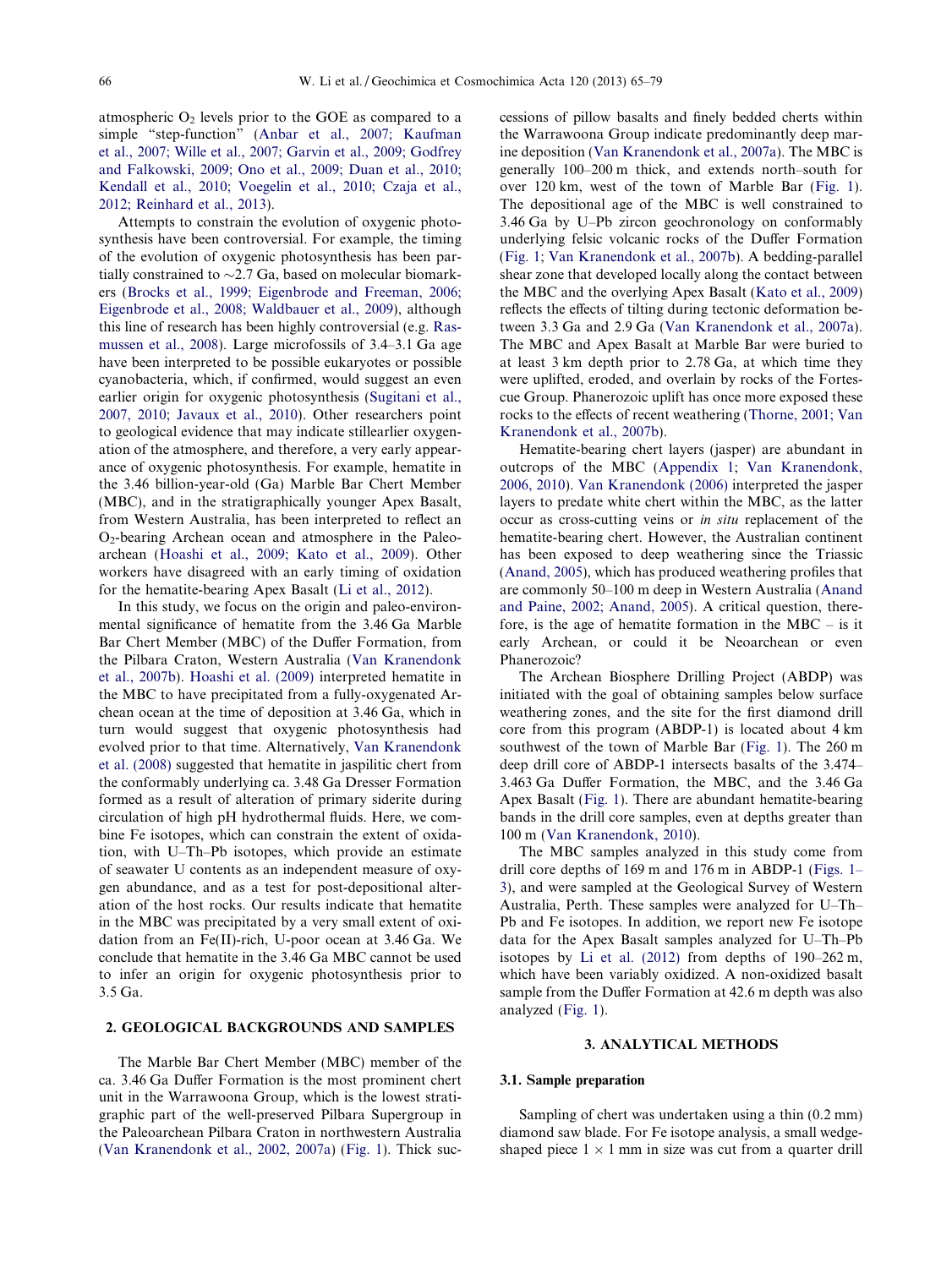<span id="page-2-0"></span>

Fig. 1. Geological background of the samples analyzed in this study (after [Li et al., 2012](#page-13-0)). Panel A shows geologic relations at Marble Bar and the location of the ABDP-1 drill core (modified from [Hoashi et al., 2009](#page-13-0) and Van Kranendonk et al., 2007a,b). Panel B shows the simplified stratigraphic column of the lower part of the Pilbara Supergroup, with ages constrained by zircon U–Pb geochronology (modified from [Van](#page-14-0) [Kranendonk et al., 2007b](#page-14-0)). Panel C shows a schematic cross section of the ABDP-1 drill core (modified from [Kato et al., 2009](#page-13-0)).

core for each hematite-bearing red layer of the MBC [\(Figs. 2](#page-3-0) [and 3\)](#page-3-0). For U–Th–Pb isotope analysis, a larger slab (cm size,  $>0.15$  g) was cut because of the very low U and Th concentrations in chert samples. Both hematite-rich red layers and hematite-poor white layers of the MBC were sampled. Samples were examined under a binocular microscope before and after cutting in order to ensure that

cracks, veins, and other secondary features were avoided. Samples were cleaned using acetone, 0.2 M HCl, and 18.2 M $\Omega$  H<sub>2</sub>O in an ultrasonic bath for more than 10 min each to remove surface contamination, before being dried and weighed. This procedure ensured complete removal of any surface Fe, Pb and U contamination that may have been introduced during coring or sampling. Powder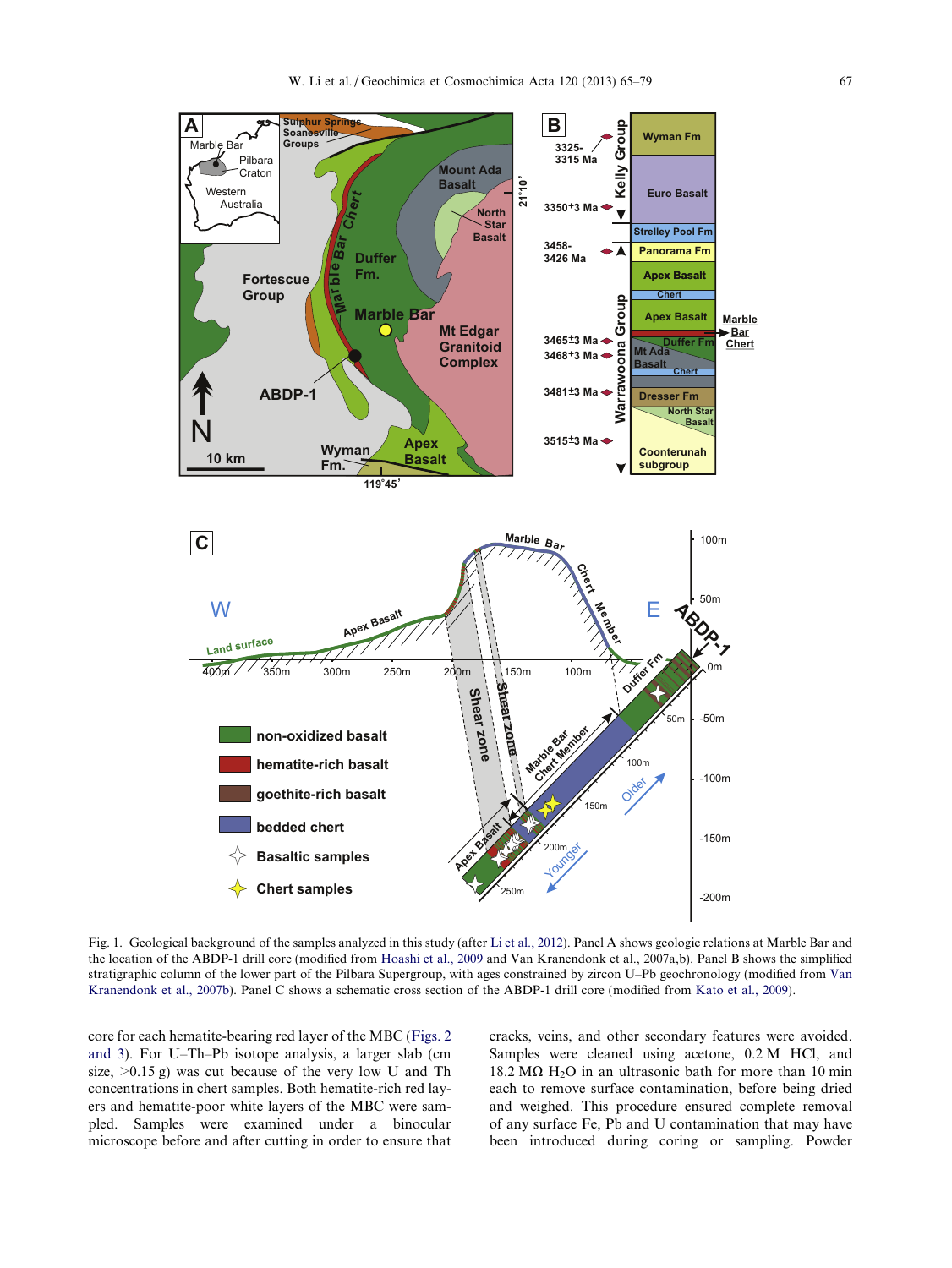<span id="page-3-0"></span>

Fig. 2. Variation of Fe and U–Th–Pb isotope data along ABDP-1 drill core at a depth of 169.6–169.8 m. Blue triangles on core photo denote samples for Fe isotope analysis, and the adjacent small-font numbers denote depth in mm. Blue rectangles on core photo denote samples for U–Th–Pb isotope analysis. A, B, and C denote different sides of the quarter drill core. (For interpretation of the references to color in this figure legend, the reader is referred to the web version of this article.)



Fig. 3. Variation of Fe and U–Th–Pb isotope data along ABDP-1 drill core at a core depth of 176.9–177.0 m. Blue triangles on core photo denote samples for Fe isotope analysis, and the adjacent small-font numbers denote depth in mm. Blue rectangles on core photo denote samples for U–Th–Pb isotope analysis. A, B, and C denote different sides of the quarter drill core. (For interpretation of the references to colour in this figure legend, the reader is referred to the web version of this article.)

samples of Apex Basalt and Duffer Formation basalt that were analyzed for Fe isotope compositions were the same as those studied by [Li et al. \(2012\)](#page-13-0), and sample preparation details may be found in that study.

Following the sample cleaning procedure noted above, sample digestion and ion-exchange chromatography were carried out in a clean room with HEPA-filtered air. Samples were digested using a mixture of double-distilled HF and Optima<sup>®</sup> grade  $HNO<sub>3</sub>$  in capped Savillex beakers that were heated overnight at 130 °C. Dissolved samples were converted to chloride form using double-distilled 8 M HCl and solutions were checked under a binocular microscope to ensure that the entire sample had dissolved and that no fluorides were present.

#### 3.2. Iron isotope measurements

Prior to Fe isotope analysis, a small aliquot of each dissolved sample was taken for total Fe concentration measurement using the *Ferrozine* method [\(Stookey, 1970\)](#page-13-0).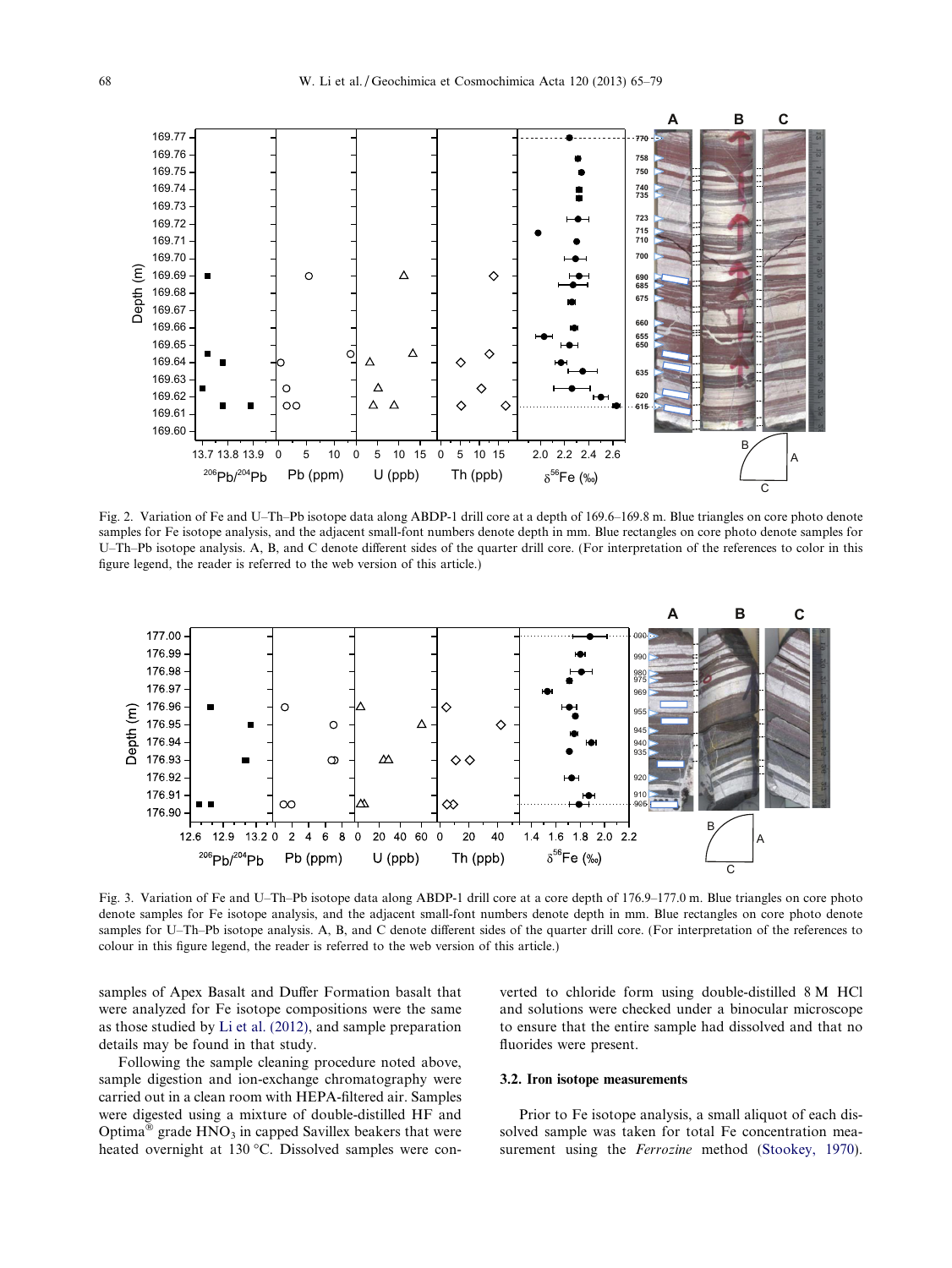Approximately 100 µg of Fe from each sample was purified using anion-exchange resin (BioRad AG 1X4 200–400 mesh resin) and HCl (e.g., [Beard et al., 2003](#page-12-0)). Iron solutions were diluted to 600 ppb and isotopic measurements were conducted using a Micromass IsoProbe MC-ICP-MS and an Aridus desolvating nebulizer that aspirated at  $\sim$ 50 µL/ min. Mass spectrometry followed the procedures reported by [Beard et al. \(2003\).](#page-12-0) Isotopic data are reported as  ${}^{56}Fe/{}^{54}Fe$  and  ${}^{57}Fe/{}^{54}Fe$  ratios in standard delta ( $\delta$ ) notation, in units of per mil  $\binom{0}{0}$ , and the average of igneous rocks as the standard reference reservoir ([Beard et al.,](#page-12-0) [2003](#page-12-0)):

$$
\delta^{56}\text{Fe} = \left[ \left( \frac{^{56}\text{Fe}}{\right)^{54}\text{Fe}} \right)_{\text{sample}} / \left( \frac{^{56}\text{Fe}}{\right)^{54}\text{Fe}} \right)_{\text{standard}} - 1 \right] \times 1000
$$
\n(1)

and

$$
\delta^{57} \text{Fe} = \left[ \left( ^{57} \text{Fe} \right) ^{54} \text{Fe} \right)_{\text{sample}} / \left( ^{57} \text{Fe} \right) ^{54} \text{Fe} \right)_{\text{standard}} - 1 \right] \times 1000 \tag{2}
$$

Relative to the average of igneous rocks, the international Fe isotope standard IRMM-014 has a  $\delta^{56}$ Fe value of  $-0.09%$  on this scale ([Beard et al., 2003](#page-12-0)). The external long-term reproducibility (2-SD) for  $\delta^{56}$ Fe measurements using this method is  $\pm 0.08\%$ , as determined from analysis of multiple in-house Fe standard solutions, and synthetic samples (Fe standard solutions doped with matrix elements) that were processed through the ion-exchange procedure together with drill core samples ([Appendix 2\)](#page-12-0).

#### 3.3. U–Th–Pb isotope measurements

For U–Th–Pb isotope analysis, each digested sample was divided into two aliquots; one aliquot was used for Pb isotope analysis and the other was spiked with a mixed  $^{235}U-^{229}Th-^{208}Pb$  tracer to determine U, Th, and Pb concentrations by isotope-dilution mass spectrometry. Solutions were chemically purified by anion-exchange chromatography, where initial cation separation was done using 0.6 M HBr, followed by extraction of Pb using 6 M HCl ([Li et al., 2012](#page-13-0)). The U and Th in the 0.6 M HBr wash was purified using a second anion-exchange column using HNO3, followed by HCl, to separate a combined U and Th cut from the rest of the sample [\(Li et al., 2012\)](#page-13-0). Total procedural blanks for Pb chemistry was 50–80 pg, which was less than 0.1% of the amount of Pb in the samples. Total procedural blanks for Th and U were  $\leq 50$  pg, which is less than 10% of the amount of Th and U in the samples. Isotope-dilution analysis of Pb, U, and Th produced concentration uncertainties of  $\leq 0.03\%$ ,  $\leq 0.23\%$ , and  $\leq 0.08\%$ , respectively.

Lead isotope ratios were determined on a VG Instruments Sector 54 thermal ionization mass spectrometer using a static multi-collector routine and a  $^{208}Pb$  ion signal of 1.7–  $2.0 \times 10^{-11}$  A. Lead was loaded onto single Re filaments and run using the  $Si-gel H_3PO_4$  technique. Lead isotope ratios were corrected for mass fractionation by +0.125% per amu, as constrained by long-term measurement of the  $^{207}Pb/^{206}Pb$  ratio of NIST SRM-981 and the  $^{208}Pb/^{206}Pb$ ratio of SRM-982. External precision of Pb isotope analysis

was  $\pm 0.052\%$  per amu (2 SD,  $n = 30$ ), based on repeat measurement of SRM-981 and SRM-982 during the analytical session.

Isotopic ratios of  $^{235}$ U/ $^{238}$ U and  $^{229}$ Th/ $^{232}$ Th were simultaneously measured using a Micromass IsoProbe MC-ICP-MS and a 50 µl/min self-aspirating, concentric-flow nebulizer and an Aridus $^{\circledR}$  desolvating nebulization system. Instrumental mass bias was corrected using a sample-standard bracketing technique, using mixtures of Ames Th mixed with NBL-114 natural U  $(^{238}U/^{235}U = 137.88)$  as bracketing standards. The samples were diluted to match the total ion intensity of the standards. There were no memory effects during analysis, as on-peak zero measurements of U and Th remained unchanged after washout between samples. Tailing effects were negligible, and correction for abundance sensitivity did not shift the results outside analytical error.

# 4. RESULTS

Iron isotope compositions and concentrations for MBC and basaltic samples, and Pb isotope compositions and U– Th–Pb concentrations for MBC samples, are given in [Appendix 2.](#page-12-0) Iron and U–Th–Pb isotope data for MBC samples are correlated to drill cores in [Figs. 2 and 3](#page-3-0). Iron isotope compositions of the basaltic samples are plotted against Fe content,  $Fe^{(III)}/Fe_{\text{Total}}$  and Fe/Th ratios in [Fig. 4](#page-5-0).

#### 4.1. Iron isotope results

The MBC samples have very high  $\delta^{56}$ Fe values, ranging between  $+1.53\%$  and  $+2.63\%$  [\(Figs. 2 and 3](#page-3-0); [Appendix 2](#page-12-0)), that define the upper limit of measured  $\delta^{56}$ Fe values for bulk terrestrial samples. The  $\delta^{56}$ Fe values of samples from a drill core depth of 169.6–169.8 m vary between  $+1.98\%$ and  $+2.63\%$  [\(Fig. 2](#page-3-0)). These are systematically higher than  $\delta^{56}$ Fe values of samples from a drill core depth of 176.90– 170.00 m ([Fig. 3](#page-3-0)). There is a steadily decreasing trend in  $\delta^{56}$ Fe values from  $+2.63\%$  at 169.61 m to  $+2.03\%$  at 169.65 m [\(Fig. 2](#page-3-0)), and an increase in  $\delta^{56}$ Fe values from +1.53% at 176.97 m to +1.88% at 177 m ([Fig. 3](#page-3-0)). Other than these relations, there is no significant variation in  $\delta^{56}$ Fe values between layers (Table EA-1). There is no correlation between  $\delta^{56}$ Fe values and Fe concentrations, nor between isotopic composition and color (red/black) of the hematite-bearing layers. It should be noted that the Fe isotope compositions of hematite-poor white layers are consistent with those of the hematite-rich (red) layers [\(Figs. 2 and](#page-3-0) [3\)](#page-3-0), indicating that  $\delta^{56}$ Fe values do not correlate with Fe contents.

In contrast to the MBC samples, basaltic samples from the ABDP-1 drill core have much lower  $\delta^{56}$ Fe values, ranging between  $-0.40\%$  and  $+0.66\%$  ([Fig. 4](#page-5-0)). The majority of these samples cluster around  $0\%$  and the weighted average  $\delta^{56}$ Fe value for all basaltic samples is 0.00%, equal to the average of igneous rocks [\(Beard et al., 2003](#page-12-0)). The  $\delta^{56}$ Fe values of basaltic samples only become significantly variable as  $Fe^{(III)}/Fe_{\text{Total}}$  ratios increase to >0.9 ([Fig. 4](#page-5-0)). There is no correlation between the  $\delta^{56}$ Fe values and total Fe concen-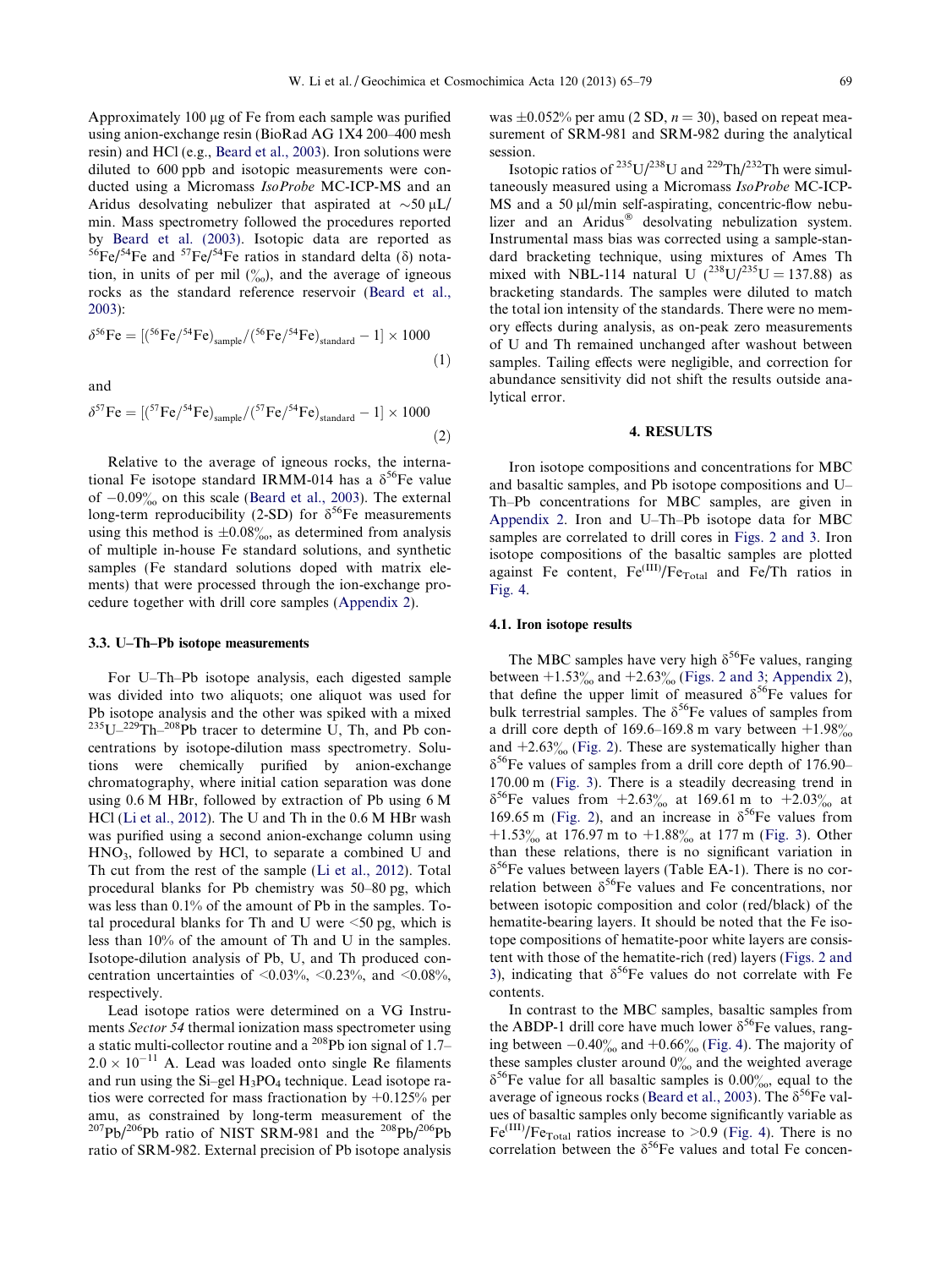<span id="page-5-0"></span>

Fig. 4. Iron isotope composition of basaltic samples plotted against Fe content (A), Fe<sup>(III)</sup>/Fe<sub>total</sub> ratios (B), and Fe/Th (C, in wt.%/ppm) ratios for Apex Basalt samples at Marble Bar ([Li et al., 2012](#page-13-0)). The gray area denotes the  $\delta^{56}$ Fe range of igneous rocks. (For interpretation of the references to colour in this figure legend, the reader is referred to the web version of this article.)

trations in the basalts, nor between  $\delta^{56}$ Fe values and Fe/Th ratios (Fig. 4).

### 4.2. U–Th–Pb isotope results

Lead concentrations in the MBC samples vary between 0.37 and 12.95 ppm, U between 3 and 60 ppb, and Th between 4.5 and 42.23 ppb [\(Appendix 2\)](#page-12-0). Concentrations of Pb, U, and Th are higher in the hematite-bearing red/black layers than in the hematite-poor, white layers [\(Figs. 2 and](#page-3-0) [3](#page-3-0)). Notably, concentrations of Pb, U, and Th in the MBC samples are systematically lower than those of the basaltic samples from the same drill core, which are 1–58 ppm for Pb, 80–1040 ppb for U, and 233–694 ppb for Th ([Li](#page-13-0) [et al., 2012\)](#page-13-0). Importantly, U contents are much lower than those of modern oceanic sediments (0.306–4.889 ppm, global average 1.68 ppm; [Plank and Langmuir, 1998\)](#page-13-0). The MBC samples have very non-radiogenic Pb isotope compositions (low  $^{206}Pb/^{204}Pb$ ,  $^{207}Pb/^{204}Pb$  and  $^{208}Pb/^{204}Pb$  ratios relative to average crust) that, in general, overlap those of basaltic samples from the ABDP-1 drill core. The 206Pb/204Pb ratios of samples from a drill core depth of 169.6–169.8 m vary between 13.699 and 13.891 [\(Fig. 2\)](#page-3-0), which are systematically higher than the  $^{206}Pb/^{204}Pb$  ratios of samples from a drill core depth of 176.90–170.00 m that vary between 12.684 and 13.153 ([Figs. 2 and 3\)](#page-3-0).

## 5. DISCUSSION

# 5.1. Contrasting origin for hematite in the Marble Bar Chert and Apex Basalt

The hematite-bearing bands of the MBC have the highest  $\delta^{56}$ Fe values ever reported from natural bulk rocks (Fig. 5). These contrast sharply with the igneous and near-igneous values (average  $\delta^{56}$ Fe  $\sim 0\%$ ; [Beard et al.,](#page-12-0) [2003\)](#page-12-0) of variably oxidized samples of the Apex Basalt (Fig. 4). The large contrast in Fe isotope compositions between hematite in the MBC and that in the oxidized portions (hematite and goethite; [Kato et al., 2009\)](#page-13-0) of the Apex Basalt indicates distinct processes of formation.

The small variation in  $\delta^{56}$ Fe values of the Apex Basalt (Fig. 4 and [Table S1\)](#page-12-0), averaging  $0\%$ , suggests that Fe in Apex Basalt is primarily igneous in origin. The limited range in  $\delta^{56}$ Fe values, which occurs only in the most oxi-



Fig. 5. Comparison of Fe isotope compositions of the MBC samples from the ABDP-1 drill core (part A, this study), Archean and Proterozoic iron formation (parts B–D, compiled from literature, data sources given in [Appendix 4](#page-12-0)), and modern  $\leq 16$  k yrs) hydrothermal plume precipitates from mid-ocean ridge environments (part E, [Severmann et al., 2004](#page-13-0)).

dized samples, most likely reflects small extents of internal redistribution of Fe during oxidation. The fact that the two samples that have low  $\delta^{56}$ Fe values also have high Fe/Th ratios, and that the samples with the highest  $\delta^{56}$ Fe values also have low Fe/Th ratios (Fig. 4) implies that some samples might have released isotopically light Fe into fluids during weathering. This isotopically light Fe was then oxidized and re-precipitated, causing enrichment of isotopically light Fe oxides. Iron mobility could have been promoted by weathering of sulfides that were formed at 2.76 Ga at Marble Bar [\(Kato et al., 2009](#page-13-0)), which produced a locally acidic and redox-active environment that might enable small-scale Fe mobility and Fe isotope fractionation. Although [Kato et al. \(2009\)](#page-13-0) suggest that oxidation occurred in the Archean, [Li et al. \(2012\)](#page-13-0) documented Phanerozoic U mobility that correlated with the extent of oxidation,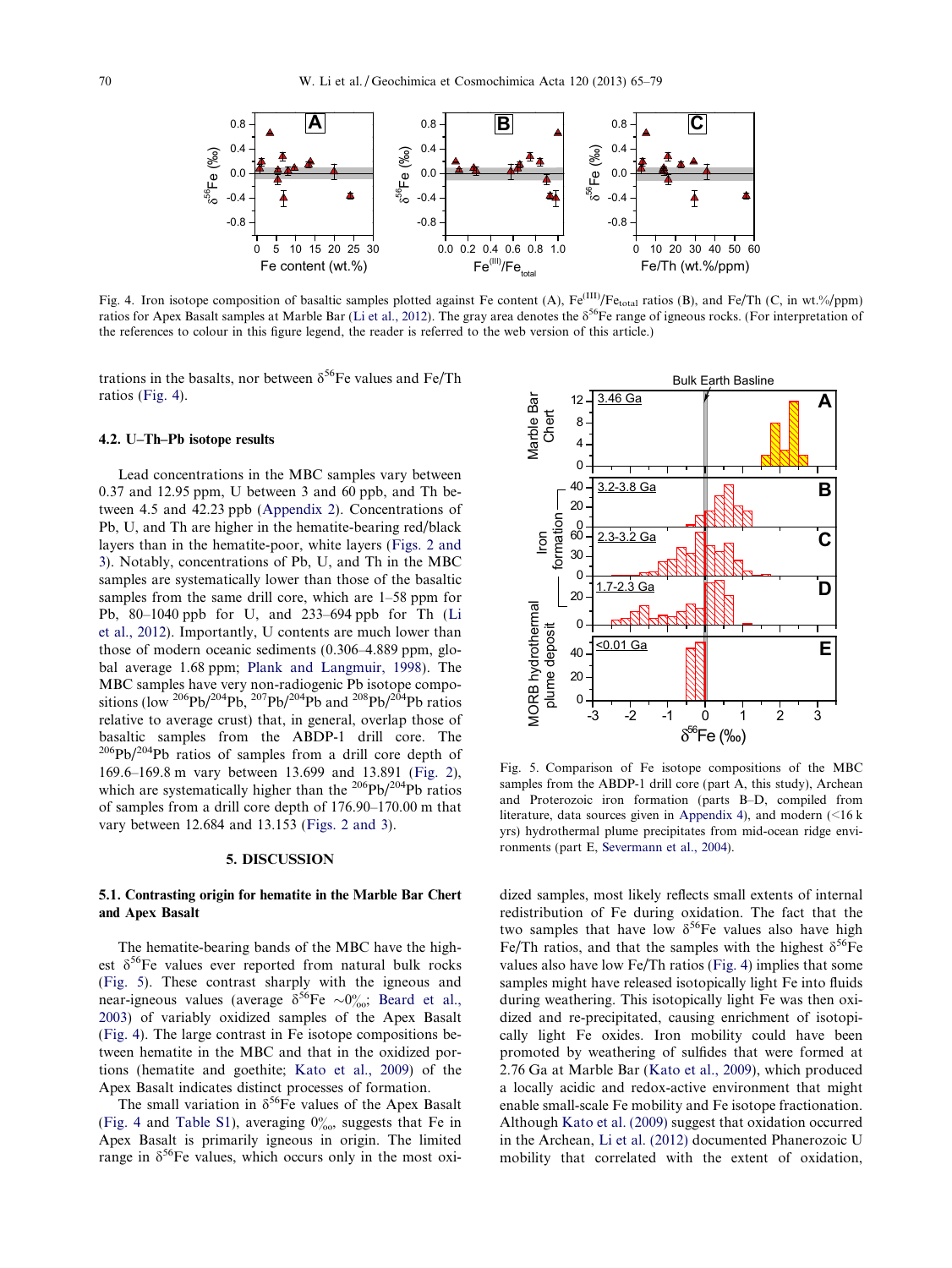<span id="page-6-0"></span>indicating that oxidation of the Apex Basalt most likely occurred via channelized groundwater flow during deep Phanerozoic weathering. Under such conditions, large-scale Fe mobility would not be expected, and this is supported by the limited range in  $\delta^{56}$ Fe values and the fact that the average  $\delta^{56}$ Fe value lies at the value for igneous rocks.

In the MBC, the very high  $\delta^{56}$ Fe values rule out the possibility that Fe was transported from the Apex Basalt. Moreover, the very high  $\delta^{56}$ Fe values of the MBC are inconsistent with hematite formation by *in situ* oxidation of Fe(II)-bearing minerals such as siderite, as has been proposed for some jaspers in the underlying Dresser Formation ([Van Kranen](#page-14-0)[donk et al., 2008\)](#page-14-0). Siderite that precipitated from an Archean ocean should have had a  $\delta^{56}$ Fe value below  $-0.5\%$  ([Polya](#page-13-0)[kov and Mineev, 2000; Wiesli et al., 2004; Johnson et al.,](#page-13-0) [2008; Rustad et al., 2010\)](#page-13-0), and in situ alteration to hematite should retain the negative  $\delta^{56}$ Fe values. Furthermore, the low solubility of Fe(III) oxides and hydroxides at circumneutral pH (e.g., [Kuma et al., 1996](#page-13-0), and references therein) makes it unlikely that significant quantities of Fe could be leached from the MBC under oxidized conditions. We therefore conclude that the hematite in the MBC was not produced by the Phanerozoic oxidation event that oxidized the Apex Basalt at Marble Bar. This interpretation is consistent with the fracture and vein patterns in the drill core ([Fig. 1C](#page-2-0)), that suggest groundwater movement was likely along channelized fracture systems.

# 5.2. Isotopic constraints of oxidation of Fe(II) in the Archean ocean

The likely source of aqueous Fe(II) that was oxidized to form hematite in the MBC was hydrothermal fluids, which should have had a  $\delta^{56}$ Fe value of around  $0\%$ , or slightly negative [\(Yamaguchi et al., 2005; Johnson et al., 2008](#page-14-0)). Oxidation of aqueous Fe(II) in modern marine hydrothermal systems produces precipitates that have slightly negative  $\delta^{56}$ Fe values [\(Fig. 5\)](#page-5-0), reflecting essentially quantitative oxidation. The very high  $\delta^{56}$ Fe values of hematite in the MBC, therefore, do not support a fully oxidized Archean ocean, as proposed by [Hoashi et al. \(2009\)](#page-13-0). Rather, the very high  $\delta^{56}$ Fe values can only be explained by *partial* oxidation of aqueous Fe(II), given the  $\sim 3-4\%$ fractionation in  ${}^{56}Fe/{}^{54}Fe$  between oxides and aqueous Fe(II) [\(Wu et al., 2012](#page-14-0)).

Constraints on the extent of oxidation of aqueous Fe(II) in an Archean ocean can be made using a one-dimensional dispersion/reaction model, which assumes aqueous Fe(II) released from hydrothermal vents diffuses upwards to the photic zone, followed by oxidation of  $Fe(III)_{aa}$  to  $Fe(III)$ hydroxides ([Czaja et al., 2012,](#page-12-0) 2013). The limitation of the dispersion/reaction model is that it may not accurately describe upwelling of hydrothermal Fe(II), as the solution of the model relies on a steady-state condition of the ocean. Nevertheless, the dispersion/reaction model is superior compared with a simple Rayleigh fractionation model that is commonly used in geochemical studies, which is not an appropriate model for interpreting Fe isotope fractionation during oxidation in the photic zone because it is a closedsystem model and does not account for a continual influx

of  $Fe(II)_{aq}$  and outflux of  $Fe(OH)_3$  precipitates. Using the dispersion/reaction model of [Czaja et al. \(2012, 2013\)](#page-12-0), we produced vertical profiles for concentrations and isotope compositions of  $Fe(II)_{aq}$  and  $Fe(OH)_{3}$ , at different rates of  $Fe(II)_{aq}$  oxidation ([Appendix 3](#page-12-0)). In the model, oxidation could occur either anaerobically or aerobically, which simulates oxidation by either anoxygenic Fe(II)-oxidizing photosynthetic bacteria, or by free oxygen generated by oxygenic photosynthetic bacteria, respectively; in the latter case, our model can provide constraints on the amount of free oxygen that may have been present.

The dispersion/reaction model of [Czaja et al. \(2012,](#page-12-0) [2013\)](#page-12-0) produces broadly similar profiles of concentrations and isotopic compositions of  $Fe(II)_{aq}$  and  $Fe(OH)_{3}$  over a wide range of input parameters ([Appendix 3](#page-12-0)). Although many input parameters may be varied in the model, the most important factor that affects the results is the Fe(II) oxidation rate ( $f_{\text{Fe-oxidation}}$ ). At a high rate of Fe(II) oxidation, which may be produced either by high  $O<sub>2</sub>$  from photosynthesis or by high activity of anoxygenic Fe(II) oxidation, a low-Fe $(II)_{aq}$  zone is developed in the uppermost part of the photic zone. At such high rates of oxidation, the weighted average  $\delta^{56}$ Fe value for Fe(OH)<sub>3</sub> is close to  $0\%$  ([Fig. 6;](#page-7-0) [Appendix 3\)](#page-12-0), reflecting quantitative Fe(II) oxidation of the Fe(II) hydrothermal input, assumed to have  $\delta^{56}$ Fe =  $0\%$ . At lower Fe(II) oxidation rates, however, high Fe(II)<sub>aq</sub> concentrations develop in the photic zone, which in turn decreases the upwards  $Fe(II)_{aa}$  flux  $(f_{\text{Fe-transport}})$ , as required to maintain a steady-state condition in the dispersion/reaction model ( $f_{\rm Fe\text{-}transport} = f_{\rm Fe\text{-}oxida}$ tion). This relation occurs because the Fe(II)<sub>aq</sub> flux is a function of the  $Fe(II)_{aq}$  concentration gradient in the water column and the eddy dispersion coefficient. Under these conditions,  $Fe(II)_{aq}$  in the photic zone is partially oxidized, and the oxidation product,  $Fe(OH)_3$  precipitates, has positive  $\delta^{56}$ Fe values ([Fig. 6;](#page-7-0) [Appendix 3](#page-12-0)).

Dispersion/reaction modeling shows a rough linear relation between  $\delta^{56}$ Fe values of Fe(III) hydroxides and the oxidation flux ( $f_{\text{Fe-oxidation}}$ ) between zero and  $f_{\text{ref}}$ , a parameter defined as the maximum diffusive Fe(II) flux from the Fe(II) source to the photic zone ( $f_{ref} = D \times \Delta C_{ref}/Z_{ref}$ ; [Kap](#page-13-0)[pler et al., 2005](#page-13-0)) ([Fig. 6](#page-7-0)). D is the eddy dispersion coefficient,  $\Delta C_{ref}$  is the Fe concentration difference between Fe(II) source and Fe-depleted zone ( $C_{Fe(II) \text{-}source}$ -0), and  $z_{ref}$ is the distance between the Fe(II) source and the bottom of the photic zone. The slope of the rough linear relation is dependent on the Fe isotope fractionation factor between aqueous Fe(II) and Fe(III) hydroxides [\(Fig. 6\)](#page-7-0). At high rates of photosynthesis, complete depletion of Fe(II) develops in the top of the photic zone. In the case of anoxygenic photosynthesis, microbes are concentrated in the bottom of the photic zone and are limited by access to Fe(II). This is a scenario that has been proposed and discussed by [Kappler](#page-13-0) [et al. \(2005\)](#page-13-0) for anoxygenic photosynthetic oxidation of Fe(II). In the case of high oxygenic photosynthesis, complete depletion of Fe(II) also develops in the top of the photic zone at high rates of oxygen production, accompanied by a build-up of free  $O_2$ , which is transported downward in the water column to react with Fe(II) below the photic zone. It should be noted that  $f_{\text{Fe-oxidation}}$  can be greater than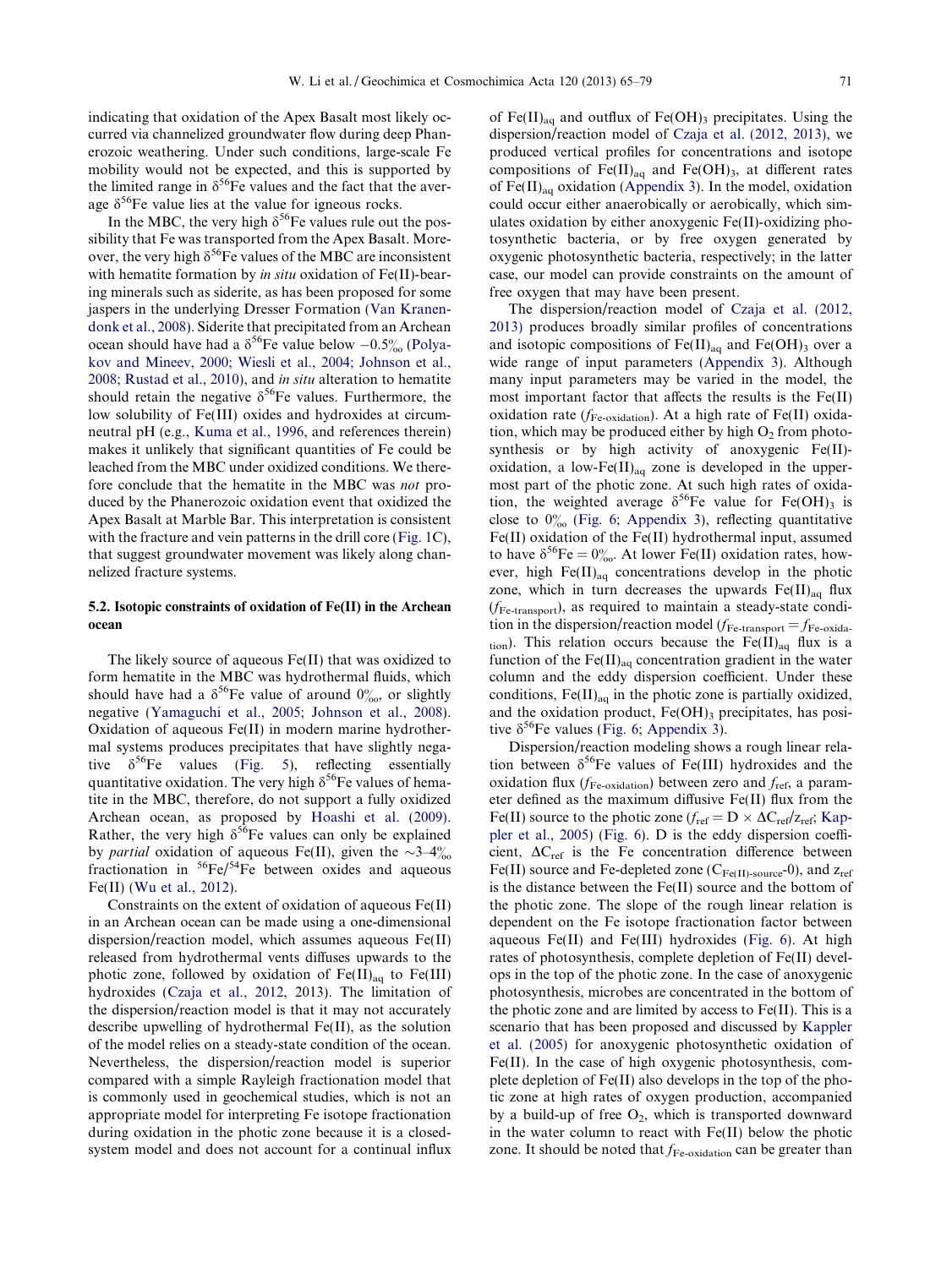<span id="page-7-0"></span>

Fig. 6. Summary results of dispersion/reaction modeling of the Fe(II) oxidation at 3.46 Ga Marble Bar assuming Fe(II) oxidation by anoxygenic photosynthetic Fe(II) oxidizers (A), or by O<sub>2</sub> produced by oxygenic photosynthesis (B).  $\Delta^{56}F_{\text{Fe}(\text{OH})3-Fe(H)aa}$  is the Fe isotope fractionation factor between ferric hydroxides and aqueous Fe(II). Fe isotope composition of Fe(OH)<sub>3</sub> and Fe(II) concentrations at the top and bottom of photic zone are plotted against the  $f_{\text{Fe-oxidation}}/f_{\text{ref}}$  ratio.  $f_{\text{Fe-oxidation}}$  is the rate of Fe oxidation expressed as the flux of oxidized Fe that is settling as Fe(OH)<sub>3</sub>,  $f_{\text{ref}}$  is the maximum flux of Fe(II) from the source to the bottom of photic zone by diffusion (for details, see Section [5.2\)](#page-6-0). At low rates of Fe(II) oxidation, such as  $f_{\text{Fe-oxidation}} < 0.8f_{\text{ref}}$ , the reducing capacity of Fe(II) provided by diffusion from the hydrothermal Fe(II) source dominates the photic zone, and even the top of photic zone contains significant amounts of aqueous Fe(II). As the Fe(II) oxidation rate increases, aqueous Fe(II) contents in the photic zone decrease, and eventually aqueous Fe(II) becomes depleted in the top of photic zone. With increasing activity of oxygenic photosynthesis, free  $O_2$  begins to build up and the  $O_2$ -bearing water column expands downwards to below the photic zone, which increases the  $f_{\text{Fe-oxidation}}$  by decreasing the diffusion distance of aqueous Fe(II) at a given depth from the Fe(II) source. The relations plotted in Fig. 6 were specifically chosen because they are insensitive to parameters and boundary conditions of the dispersion/reaction model. The most important parameters that determine the  $\delta^{56}$ Fe values of Fe(III) hydroxide precipitates is the extent of oxidation and the  $Fe(OH)_{3}-Fe(II)_{aq}$  Fe isotope fractionation factor.

 $f_{\text{ref}}$  and, in this case, free  $O_2$  builds up and the oxygenated zone expands downwards to below photic zone, which decreases the diffusion distance of aqueous Fe(II) (Fig. 6B). In both cases (anoxygenic or oxygenic photosynthesis), close-to-zero  $\delta^{56}$ Fe values for Fe(III) hydroxides are predicted, as Fe(II) is quantitatively oxidized.

The modeling results indicate that the  $\delta^{56}$ Fe values of the ferric hydroxides/oxides may be used as a proxy for Fe(II)<sub>aq</sub> abundance in the photic zone. The high  $\delta^{56}$ Fe values of the MBC iron oxides require a reduced,  $Fe(II)_{aa}$ -rich, photic zone. This, in turn, places constraints on permissible oxygen contents, which vary as a function of  $\delta^{56}$ Fe values of  $Fe(OH)$ <sub>3</sub> precipitates (Fig. 7). Important variables are the  ${}^{56}Fe/{}^{54}Fe$  fractionation factor between Fe(OH)<sub>3</sub> and  $Fe(II)_{aa}$ , and the depth of the basin, the latter of which exerts an influence on the rate of  $Fe(OH)$ <sub>3</sub> precipitation relative to Fe(II)<sub>aq</sub> influx. The small changes in  $\delta^{56}$ Fe values in the MBC core may reflect subtle changes in extent of Fe(II) oxidation. The fact that the  $\delta^{56}$ Fe values in a particular section of core do not correlate with Fe-rich or Fe-poor banding [\(Figs. 2 and 3](#page-3-0)) suggests that the variable Fe concentrations in MBC bands reflect variations in Fe(III) oxide accumulation rates (or  $SiO<sub>2</sub>$  precipitation rate) at the time of deposition, rather than changes in the extent of oxidation. In all cases, however, the  $O<sub>2</sub>$  contents esti-



Fig. 7. Summary results of dispersion/reaction modeling showing the relation between average photic zone  $O_2$  concentrations and the weighted average  $\delta^{56}$ Fe values of the Fe(OH)3 produced, assuming Fe(II) oxidation by  $O_2$  produced by oxygenic photosynthesis. The curves represent results for Fe isotope fractionation factors  $(\delta^{56}Fe_{Fe(OH)3-Fe(II)aq})$  of  $4\%$  and 2.5‰ in a 200 m basin and a 500 m basin. The shaded area represents the  $\delta^{56}$ Fe value range measured in the MBC samples.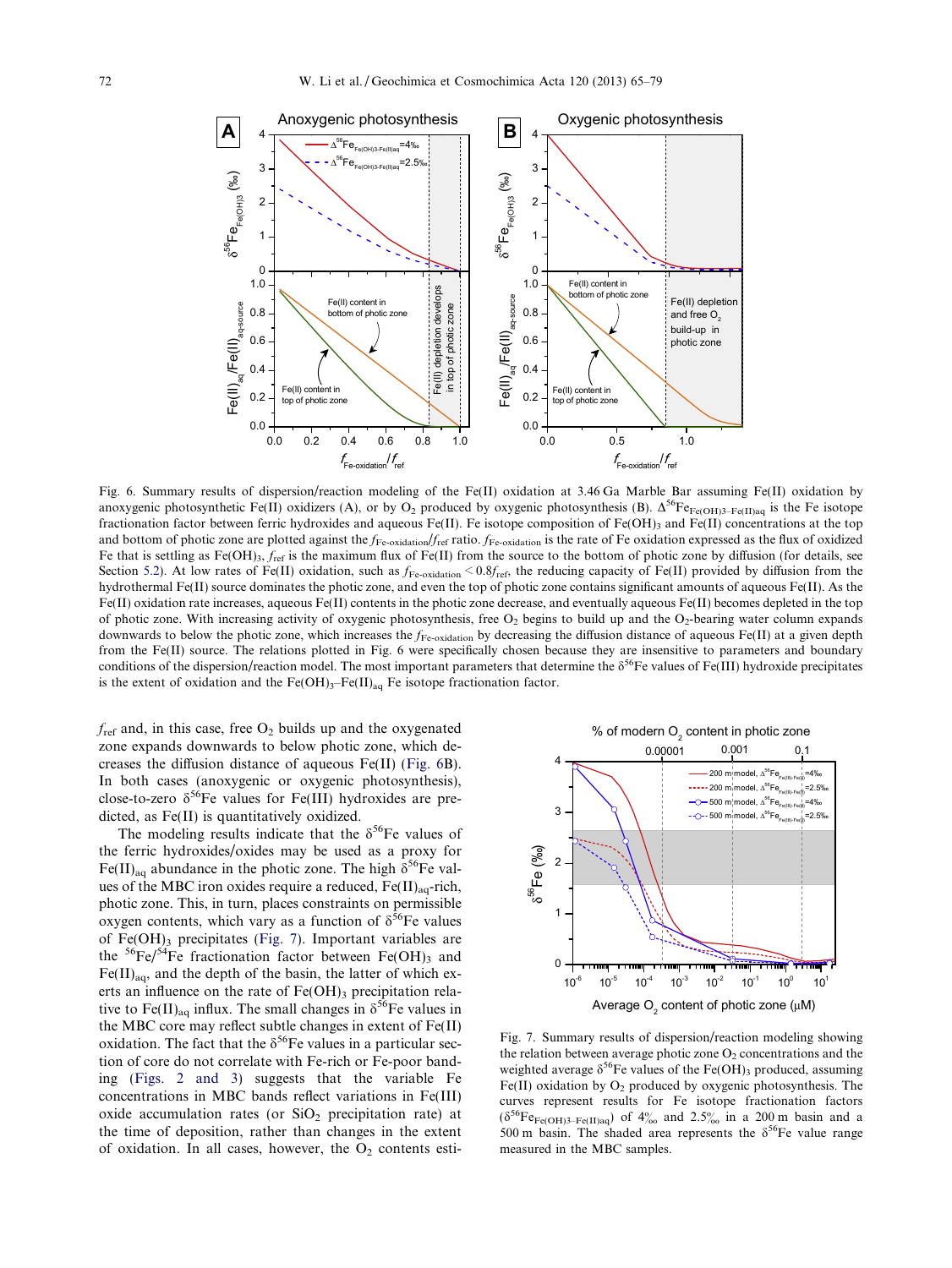<span id="page-8-0"></span>mated for the photic zone are less than  $10^{-3} \mu M$  to produce the high measured  $\delta^{56}$ Fe values, which is less than 0.0003% of modern  $O<sub>2</sub>$  contents in the photic zone. This conclusion is robust and is insensitive to changes in input parameters, including choice of  $Fe(OH)_{3}$ – $Fe(II)_{aq}$  Fe isotope fractionation factors, although the later parameter would be important if attempting to distinguish between  $O<sub>2</sub>$  contents of  $10^{-3}$  to  $10^{-6}$   $\mu$ M [\(Fig. 7](#page-7-0)). For all practical purposes, however, all calculated O<sub>2</sub> contents of  $\leq 10^{-3}$  µM can be considered to indicate anoxic conditions in the photic zone, and this conclusion contrast greatly with the proposal of [Hoashi](#page-13-0) [et al. \(2009\)](#page-13-0) that the Fe oxides in the MBC reflect deposition in an oxygenated ocean.

# 5.3. U–Th–Pb isotope constraints on Archean ocean U contents

Uranium abundances in seawater will broadly correlate with oxygen contents because of the high solubility of U(VI) species relative to reduced species ([Langmuir,](#page-13-0) [1978](#page-13-0)). Below we estimate the maximum seawater U contents of the Paleoarchean seawater from which the MBC precipitated, which provides an independent estimate for seawater oxygen contents relative to those based on Fe isotopes. Our approach is to estimate U contents using U–Th– Pb geochronology, which provides insights into changes due to radioactive decay and post-formation alteration. These issues are critical to assess in such ancient rocks because they bear on the confidence with which U can be used as a paleo-environmental proxy.

## 5.3.1. Post-depositional mobility of U and Pb in the MBC

It is possible that the low measured U contents in the MBC reflect post-depositional U loss through leaching by oxygenated groundwater circulation, but this can be critically evaluated using U–Th–Pb isotopes. The  $^{206}Pb/^{204}Pb-^{208}Pb/^{204}Pb-^{207}Pb/^{204}Pb$  variations of the MBC indicate non-radiogenic isotope compositions, plotting along Pb–Pb arrays that correspond to  $\frac{1}{2}$  low- $\frac{238}{10}$ U/ $\frac{204}{10}$ Pb ratios ( $\mu$ ) between 0 and 4 (Fig. 8), indicating long-term low U/Pb ratios. The MBC samples have Pb isotope compositions that overlap the basaltic samples in the ABDP-1 drill core, and lie between two Pb isotope end members (i.e., the non-radiogenic "ore lead" and the radiogenic "basalt lead") thatwere previously reported from the Warrawoona Group (Fig. 8: [Li et al., 2012](#page-13-0)). On a  $^{206}Pb/^{204}Pb-^{207}Pb/^{204}Pb$  plot, the MBC samples scatter about a line that has a slope equivalent to an age of  $3435 \pm 140$  Ma and a MSWD of 2.9 (insert of Fig. 8B; best-fit line calculated using Isoplot v2.49 ([Ludwig, 1999\)](#page-13-0), where 2- $\sigma$  errors for Pb isotope ratios are  $\pm 0.052\%$ /amu). This age matches the depositional age of the MBC that is constrained by zircon U–Pb geochronology ([Fig. 1\)](#page-2-0). It is important to note, however, that all Pb reservoirs in the region liealong the isochron (Fig. 8), and therefore mixing relations will produce the same array (see discussion in [Li et al., 2012\)](#page-13-0). The MBC samples do not, however, plot on isochrons that correspond to a 3.46 Ga age on plots of  $^{206}Pb/^{204}Pb-^{238}U/^{204}Pb$  and  $^{208}Pb/^{204}Pb-^{232}Th/^{204}Pb$  ([Fig. 9\)](#page-9-0), indicating open-system behavior for the MBC samples.



Fig. 8.  ${}^{206}Pb/{}^{204}Pb-{}^{208}Pb/{}^{204}Pb$  (A) and  ${}^{206}Pb/{}^{204}Pb-{}^{207}Pb/{}^{204}Pb$ (B) variations for the MBC samples (this study) and basaltic samples [\(Li et al., 2012\)](#page-13-0) from the ABDP-1 drill core, the Warrawoona Group basalt samples near Marble Bar ([Dupre and](#page-12-0) [Arndt, 1990](#page-12-0)), and ore lead hosted in the Warrawoona Group (compiled by [Huston et al., 2002\)](#page-13-0). The details of the dashed box are shown in the insert in the lower-right corner of each diagram. For reference, a single-stage Pb growth curve for Earth is shown using an initial Pb isotope composition of Canon Diablo Troilite and $\mu_1 \approx 7.94$  (for detailed discussion, see [Li et al., 2012](#page-13-0)). This Pb growth curve fits reasonably well with the ore lead isotope data from the Warrawoona Group, and intercepts the best-fitting isochrons for the basalts from Marble Bar at 3.46 Ga, which is the approximate formation age of these basalts. Secondary Pb growth curves were made using the Pb isotope composition of the primary Pb growth curve at 3.46 Ga as the starting point, and illustrated for  $\mu$ <sub>2</sub> values between 4 and 25, the same range inferred for the basalts studied by [Dupre and Arndt \(1990\);](#page-12-0) such a range in  $\mu$  values matches that of primary (unaltered) basalts (White, 1993). By contrast, the  $\mu_2$  values for MBC and Apex Basalt samples from the ABDP-1 drill core are all below 4.

On a  $^{208}Pb/^{204}Pb-^{232}Th/^{204}Pb$  diagram [\(Fig. 9B](#page-9-0)), all of the MBC chert samples plot to the left side of the reference isochron. Because Th should be relatively immobile, the very low 232Th/204Pb ratios likely reflect Pb addition, and the range of  $208Pb/204Pb$  ratios can be explained as a mixture of  $low^{-206}Pb/^{204}Pb^{-208}Pb/^{204}Pb$  "ore Pb" and high-<sup>206</sup>Pb/<sup>204</sup>Pb<sup>-208</sup>Pb/<sup>204</sup>Pb "basalt Pb" components that have been added to the chert. The data relations on a  $^{206}Pb/^{204}Pb-^{238}U/^{204}Pb$  diagram [\(Fig. 9](#page-9-0)A) are also consistent with Pb addition, although mobility of U is also possible, and is evaluated in Section [5.3.2](#page-9-0) below. The isochron diagrams in [Fig. 9](#page-9-0)A suggest that both the MBC and Apex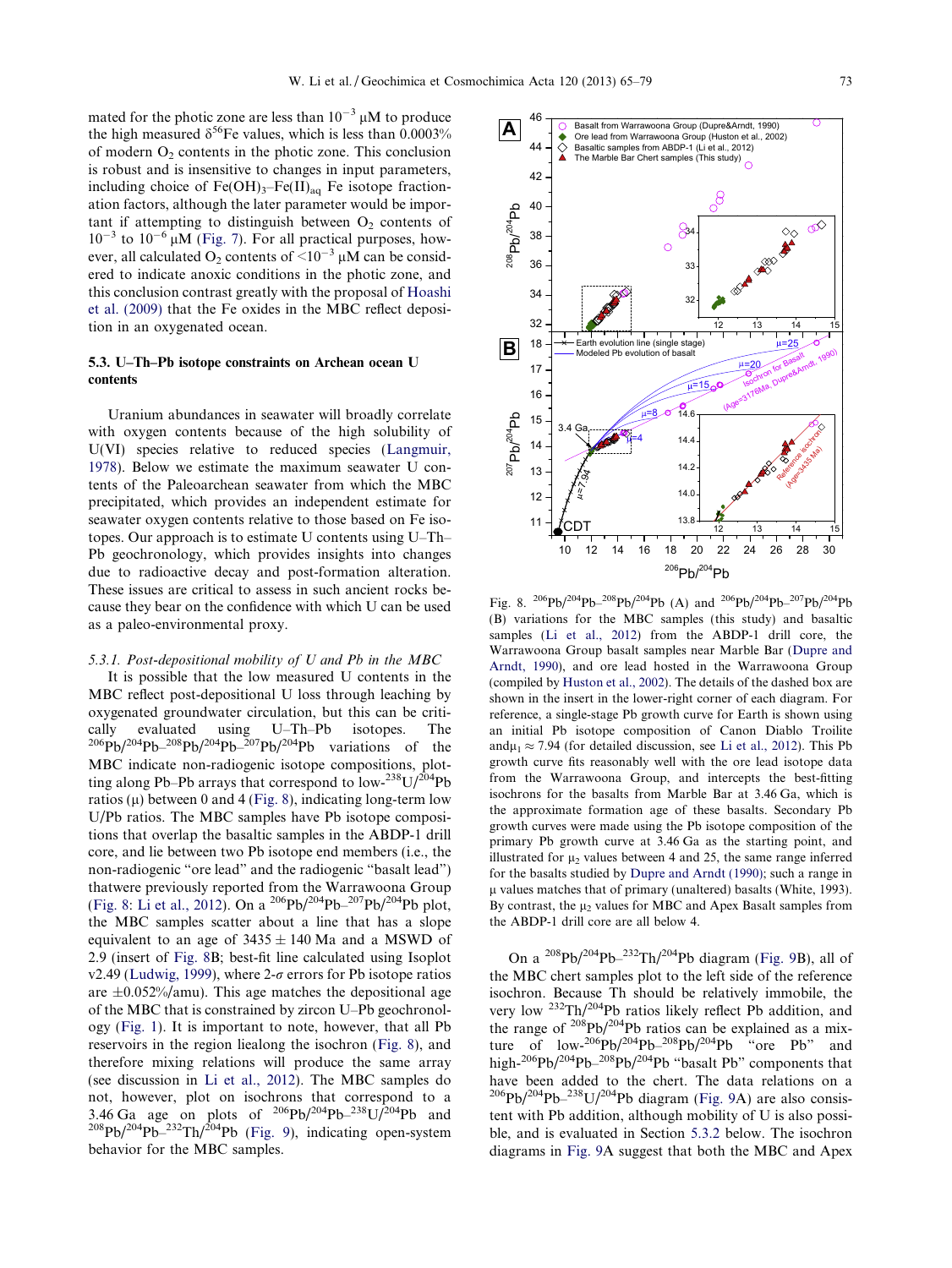<span id="page-9-0"></span>

Fig. 9.  $^{238}U/^{204}Pb-^{206}Pb/^{204}Pb$  (A) and  $^{232}Th/^{204}Pb-^{207}Pb/^{204}Pb$  (B) variations for basalt samples from the ABDP-1 drill core. The reference isochron corresponds to an age of 3435 Ma (see insert, Fig. 8), and the dashed lines around the reference isochron represent an age uncertainty of  $\pm 140$  Ma, as well as uncertainties in initial <sup>206</sup>Pb/<sup>204</sup>Pb and <sup>208</sup>Pb/<sup>204</sup>Pb ratios of  $\pm 0.18$  and  $\pm 0.38$ , respectively (see [Li et al., 2012](#page-13-0) for details). The isotopic compositions of the "ore lead" end member are marked in the diagrams. The arrays in the plots show the trajectories a sample would take if influenced by addition of basalt Pb (Warrawoona basalts of [Dupre and Arndt, 1990\)](#page-12-0), addition of ore Pb (Warrawoona Group of Houston et al., 2002), or U addition.

Basalt have been influenced by the same event(s), as  $Pb$ addition has also been reported in the variably oxidized Apex Basalt ([Li et al., 2012](#page-13-0)). Addition of "ore Pb" could have occurred at any time since 3.46 Ga because "ore Pb" defines the starting point of the  $^{206}Pb/^{204}Pb-^{207}Pb/^{204}Pb$ "isochron" (see discussion in [Li et al., 2012\)](#page-13-0), whereas addition of "basalt lead" likely occurred recently, because the slope of the mixing trend on the  $^{206}Pb/^{204}Pb-^{207}Pb/^{204}Pb$ diagram [\(Fig. 8](#page-8-0)B) represents an age that is consistent with the depositional age.

A key question is the effect of Pb addition to the U/Pb ratios, which is important to understand before U contents of the MBC at the time of deposition can be estimated. To account for the influence of Pb addition to the MBC, we evaluate the U/Pb ratios in the MBC by modeling the radiogenic decay of the primary depositional U component and compare the model results to measured results ([Fig. 10\)](#page-10-0). We assume a reference that represents samples that contained 5 ppm Pb with variable Pb isotope compositions ( $\mu = 0.1-3$ ,  $\kappa = 0.25$ ; for definitions of  $\mu$  and  $\kappa$ , see [Faure 1986\)](#page-12-0), to approximate the measured Pb isotope compositions of the MBC samples, and these reference values define a family of lines in a  $^{208}Pb/^{204}Pb-^{206}Pb/^{204}Pb$  plot ([Fig. 10](#page-10-0)). The importance of incorporating  $208Pb/204Pb$  ratios lies in the relative immobility of  $232\text{Th}$ , the parent to  $^{208}$ Pb. We define U<sup>\*</sup>/Pb as the deviation in measured U/ Pb ratios relative to those required to produce the least radiogenic Pb isotope ratios of the MBC. U\* could be viewed as "excess U" in the MBC at 3.46 Ga ago and it is further described mathematically in the following section (Section 5.3.2). Modeling results in [Fig. 10](#page-10-0) indicate that the Pb isotope deviations define a narrow range between 0 and  $+0.8\%$  for U<sup>\*</sup>/Pb ratios. In contrast, if we assume that 3.46 Ga U contents were 100 or 300 ppb higher  $(U^*)$  $Pb = +2\%$  and  $+6\%$ , respectively), but had recently decreased, the measured  $^{206}Pb/^{204}Pb-^{208}Pb/^{204}Pb$  variations would have been highly skewed toward high <sup>206</sup>Pb/<sup>204</sup>Pb ra-

tios [\(Fig. 10](#page-10-0)), which is not observed. This conclusion is robust and independent of issues related to Pb addition, as U/ Pb ratios are used in the model ([Fig. 10\)](#page-10-0). We cannot, however, rule out the possibility of U addition, a Phanerozoic event observed in the Apex Basalt adjacent to the MBC ([Li et al., 2012\)](#page-13-0). Therefore, the measured U contents in MBC samples ultimately will only constrain the upper limit of U contents in the MBC at the time of deposition at 3.46 Ga.

#### 5.3.2. Estimating Archean seawater U concentration

A complete assessment of seawater U contents at the time of deposition of the MBC requires a mass-balance relation that accounts for four U components in the MBC samples: (1) U adsorbed by Fe(III) hydroxides during deposition in an Archean ocean (Uadsorbed) at 3.46 Ga, (2) an Archean detrital U component ( $U_{\text{dertital}}$ ), (3) possible U added by a Phanerozoic event ( $U_{\text{Phanerozoic}}$ ), and (4) the decrease in U contents of the Archean components due to  $^{238}$ U and  $^{235}$ U decay. The possibility of U addition in the Phanerozoic is based on the evidence presented by [Li](#page-13-0) [et al. \(2012\)](#page-13-0) for the Apex Basalt. Collectively, these terms may be described by the equation:

$$
U_{measured} = U_{adsorbed} + U_{detrital} + U_{Phanerozoic} - U_{decay}
$$
 (3)

The detrital component of U can be constrained using the measured Th contents and a U/Th ratio of 0.25 that approximates that of average crust [\(Wignall and Myers,](#page-14-0) [1988; Chung and Chang, 1996; Fisher and Wignall, 2001\)](#page-14-0). The amount of U decrease due to radioactive decay is calculated to be 47%, based on decay constants of <sup>238</sup>U and <sup>235</sup>U, present-day <sup>238</sup>U/<sup>235</sup>U ratio, and an age of 3.46 Ga. The amount of U added during the Phanerozoic is difficult to constrain. An upper limit on U adsorbed, nevertheless, may be constrained by assuming U<sub>Phanerozoic</sub> is zero, although we postulate that the estimated Uadsorbed content could be an order of magnitude lower than the upper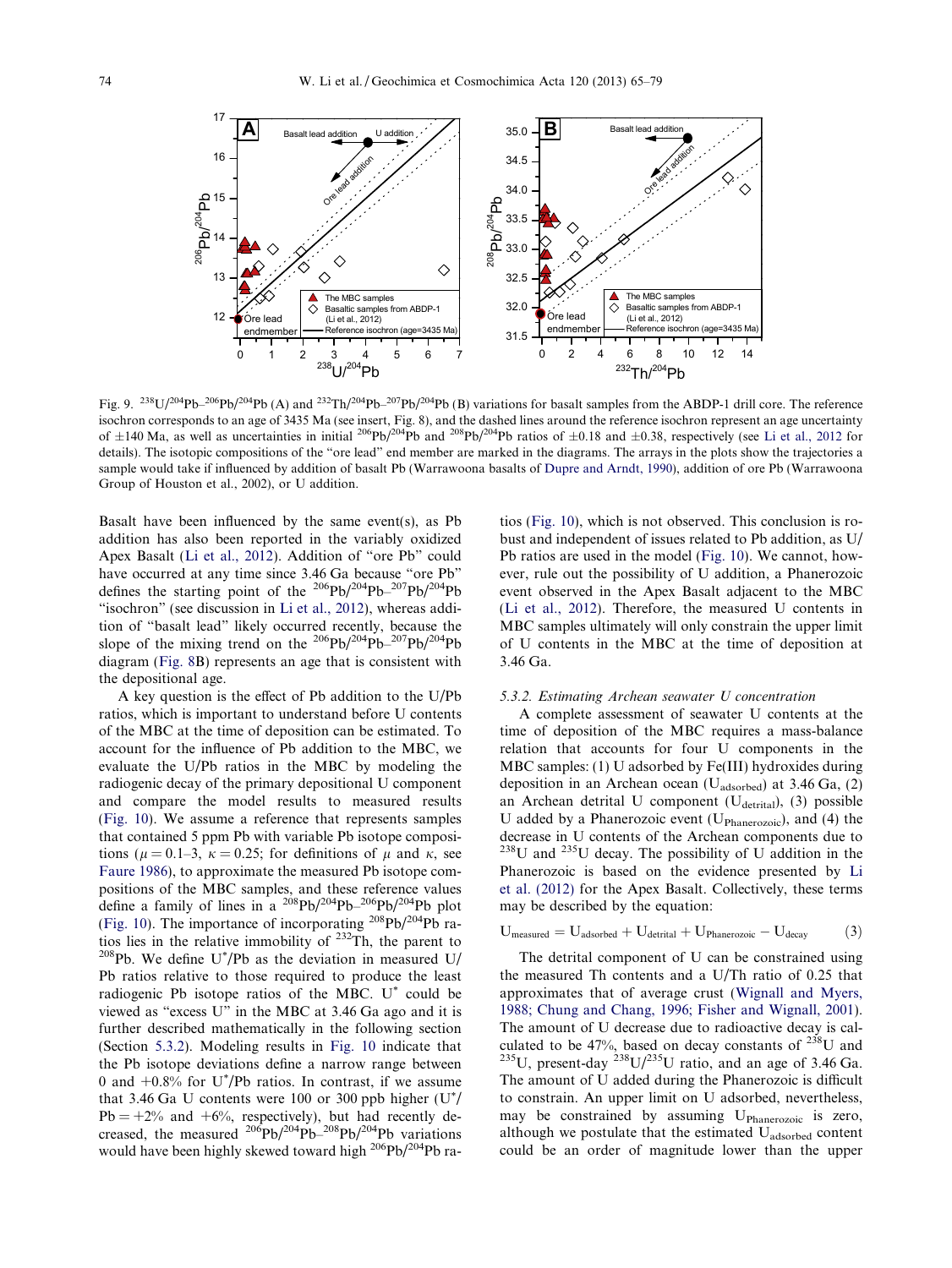<span id="page-10-0"></span>

Fig. 10. <sup>206</sup>Pb/<sup>204</sup>Pb<sup>-208</sup>Pb/<sup>204</sup>Pb diagram for the MBC and basalt samples from ABDP-1 drill core and modeling results. A line denotes a sample (or a set of samples) that has variable Pb isotope composition for a given U\* /Pb ratio.

bounds calculated here, given that [Li et al. \(2012\)](#page-13-0) documented increases of up to 890% in the U/Th ratios of the ABDP-1 basalts during the Phanerozoic.

Uranium contents of seawater may be constrained using the Uadsorbed calculated above, the iron oxide contents of the MBC, and data on U adsorption coefficients measured for iron oxides/hydroxides. Adsorption coefficients for U are very high for Fe(III) oxides and hydroxides, more than three-orders-of-magnitude higher than those for U adsorption to silicates, including  $SiO<sub>2</sub>$  phases [\(Waite et al., 1992](#page-14-0)), indicating that Fe(III) oxides/hydroxides should have controlled the U budget of the MBC. Partition coefficients  $(K_d)$ for U between Fe(III) hydroxide and aqueous solution are pH and pCO<sub>2</sub> dependent [\(Wazne et al., 2003; Davis et al.,](#page-14-0) [2004](#page-14-0)). There is a general consensus that the pH value for Archean seawater was below that of the modern ocean, perhaps 7.5 or lower, based on expected higher atmospheric CO2 contents ([Walker, 1983; Grotzinger and Kasting,](#page-14-0) [1993; Ohmoto et al., 2004](#page-14-0)). Under these conditions, the U  $K_d$  between Fe(III) hydroxide and aqueous solution varies between  $10^4$  and  $10^6$  ([Wazne et al., 2003; Davis et al.,](#page-14-0) [2004](#page-14-0)). Using a conservative  $K_d$  of  $10^4$  and the U<sup>\*</sup>/Fe<sub>2</sub>O<sub>3</sub> ratios of the MBC  $(U^* = U_{\text{measured}} + U_{\text{decay}} - U_{\text{dertital}})$ , upper limits for Archean seawater U contents during precipitation of the MBC are estimated at between 0.02 and 0.75 ppb (Fig. 11). Given the possibility of Phanerozoic U addition discussed above, such estimates are upper bounds and the seawater value at the time of deposition could be lower than 0.02 ppb U. We note that the highest inferred  $U^*$ /Fe<sub>2</sub>O<sub>3</sub> values are those measured in samples that have the lowest Fe contents (Fig. 11), which suggests that the highest U contents inferred for Archean seawater are those samples that could be most susceptible to Phanerozoic U addition, given their low Fe contents. We therefore conclude that the U concentration of 3.46 Ga seawater was at least two orders of magnitude lower than that of modern seawater (3 ppb; see refs in [Barnes and Cochran, 1990](#page-12-0)). Although there may be refinements that could be made to  $K_d$  estimates with new experimental data, we have chosen a conservative value. Uncertainties in the detrital compo-



Fig. 11. A comparison of U and  $Fe<sub>2</sub>O<sub>3</sub>$  contents between the Marble Bar Chert (MBC) samples and Phanerozoic cherts from three different tectonic settings.  $U^*$  is the upper limit of U in the MBC samples, calculated from the measured U–Th–Pb isotope systematics in the MBC, after correction for detrital contribution and U decay over time (see Section [5.3\)](#page-8-0). Because of the possibility of Phanerozoic U addition [\(Li et al., 2012](#page-13-0)), we infer that the lower  $U/Fe<sub>2</sub>O<sub>3</sub>$  curve most likely reflects the U contents of the primary precipitates at 3.46 Ga. Samples that scatter to the high  $U/Fe<sub>2</sub>O<sub>3</sub>$ curve (upper curve) are most susceptible to U addition (see text), and hence likely over-estimate ancient seawater U contents. Data sources are given in [Appendix 4.](#page-12-0)

nent are less than 5%, given the narrow range in crustal U/Th ratios (e.g., [Li et al., 2012](#page-13-0)).

Uranium occurs in primary igneous rocks as insoluble U(IV) compounds that, when oxidized, form highly soluble U(VI) species [\(Langmuir, 1978](#page-13-0)). The low redox potential of the U(VI)/U(IV) couple (0.27 V, [Langmuir, 1978\)](#page-13-0) makes U an element that is very sensitive to continental oxidation. The low U content in Archean seawater inferred here therefore complements geological evidence of detrital uraninite preservation in the Archean [\(Rasmussen and Buick,](#page-13-0) [1999](#page-13-0)), which attests to an anoxic Archean atmospheric and ocean conditions at 3.46 Ga. Such results are consistent with the implications of the high  $\delta^{56}$ Fe values discussed above. Our results do not agree with the study by [Rosing](#page-13-0) [and Frei \(2004\)](#page-13-0), who argue for U-rich Archean seawater based on complex and partially reset Pb isotope compositions of 3.8 Ga metasedimentary rocks of the Isua Supracrustal Belt of southern West Greenland.

#### 5.4. Implications for photosynthesis in the Archean ocean

The Fe isotope compositions of the MBC are consistent with the suggestion by [Hoashi et al. \(2009\)](#page-13-0) that hematite in the MBC formed via oxidation of Fe(II) in the Archean ocean. Iron isotope data, however, rule out an oxygenated ocean as the cause of this Fe(II) oxidation, as proposed by these authors. Importantly, our modeling demonstrates that the occurrence of Fe(III) minerals cannot be taken as evidence for oxygenation of the atmosphere. There are several possible mechanisms for Fe(II) oxidation, including UV photo-oxidation, anaerobic photosynthetic Fe(II)-oxi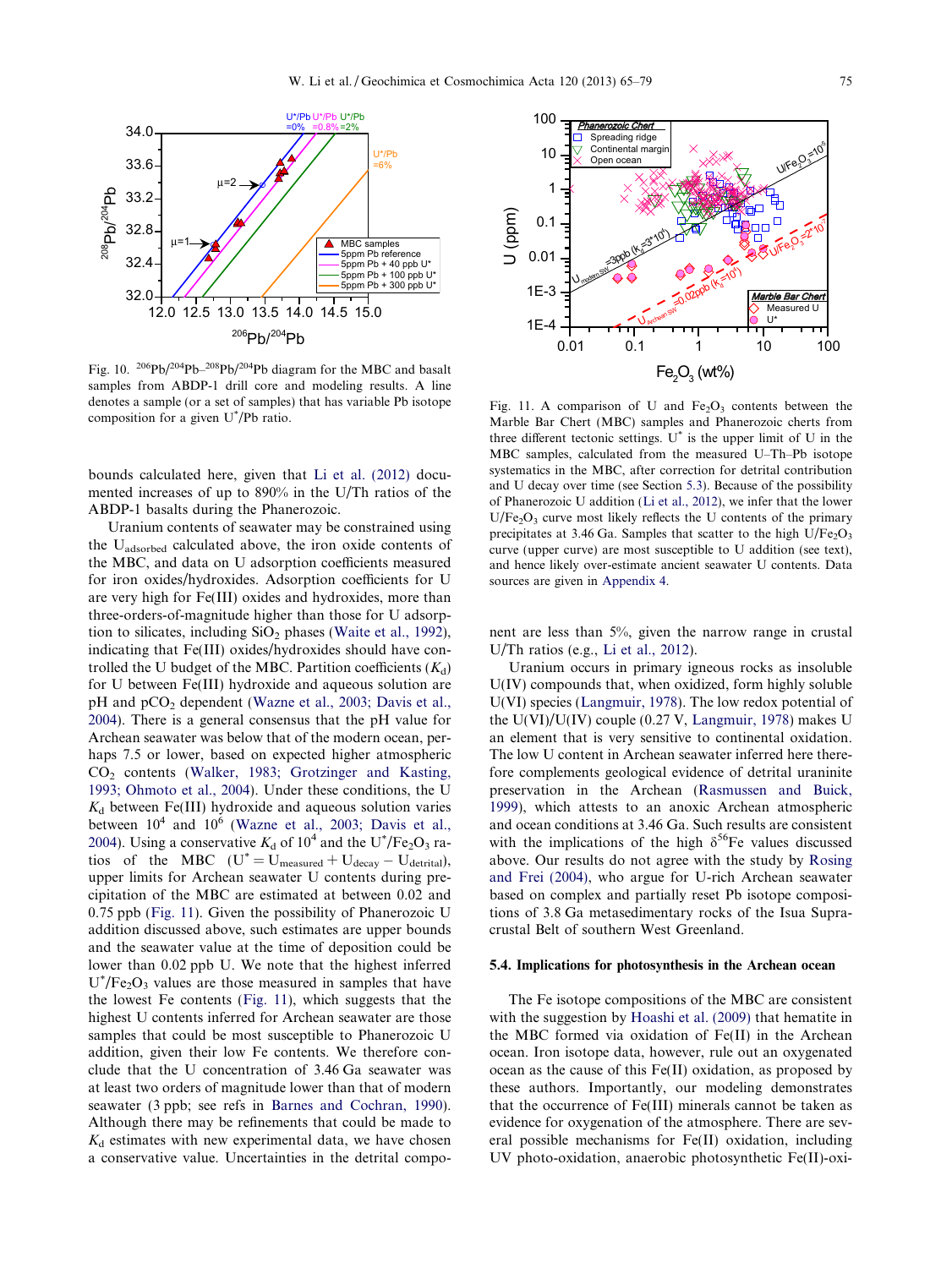dizing bacteria, or free oxygen produced by oxygenic photosynthesis. Although UV photo-oxidation of  $Fe(II)_{aa}$  has been proposed as a mechanism for Fe(III) oxide precipitation in the Archean [\(Braterman et al., 1983\)](#page-12-0), this is not supported by the experimental work of [Konhauser et al.](#page-13-0) [\(2007\),](#page-13-0) which demonstrated that UV photo-oxidation occurs at a rate much slower than the rate of precipitation of Fe(II) minerals such as greenalite and siderite under Archean seawater conditions (high dissolved silica, Fe(II), and high  $pCO<sub>2</sub>$ ). Although additional experimental work exploring a range of conditions may be required to fully rule out UV photo-oxidation, the evidence at hand suggests this is an unlikely process. Precipitation experiments indicate that siderite is isotopically lighter than aqueous Fe(II) by ca.  $0.5\%$  in  $\delta^{56}$ Fe values [\(Wiesli et al., 2004\)](#page-14-0), and greenalite probably also has low  $\delta^{56}$ Fe values based on field studies [\(Frost et al., 2007\)](#page-13-0); it is thus unlikely that hematite formed from these precursor minerals by oxidation or pH change [\(Garrels and Christ, 1965](#page-13-0)). Both reaction kinetics and Fe isotope compositions, therefore, rule out UV photo-oxidation as the origin of hematite in the MBC.

Remaining possible mechanisms for Fe(II) oxidation include oxidation by free oxygen, or by anaerobic photosynthetic Fe(II)-oxidizing bacteria. Under an anoxic Archean atmosphere, as suggested by a low seawater U concentration (this study) and occurrence of mass-independent fractionation of S isotopes at this time [\(Farquhar et al.,](#page-12-0) [2007\)](#page-12-0), any free oxygen would have been confined to localized "oxygen oases", such as might be associated with blooms of oxygenic photosynthesizing bacteria. Alternatively, anaerobic photoautotrophic microorganisms could have used Fe(II) rather than  $H_2O$  as an electron donor, producing Fe(III) rather than  $O<sub>2</sub>$  [\(Widdel et al., 1993\)](#page-14-0). Experiments in systems that only contain Fe show that anaerobic photoautotrophic microorganisms produce hydrous ferric oxide as metabolic products that are enriched in heavy Fe isotopes by  $\sim 1.5 \pm 0.2\%$  in  $\delta^{56}$ Fe values relative to Fe(II) solutions ([Croal et al., 2004\)](#page-12-0), and Fe(II)-oxidizing nitratereducing bacteria may produce even larger fractionations of  $\sim$ 3‰ ([Kappler et al., 2010\)](#page-13-0). Co-precipitation of iron oxides with Si, as would be expected during formation of the MBC, produces further enrichment of heavy Fe isotopes due to bonding changes ([Wu et al., 2012\)](#page-14-0), where the Fe– Si hydroxide-Fe(II)<sub>aq</sub> fractionation factor can be as high as  $4\%$  in <sup>56</sup>Fe/<sup>54</sup>Fe. The Fe isotope compositions of the MBC, therefore, match well with these experimentally determined Fe isotope fractionations, and it can be reasonably concluded that anaerobic photosynthesis, in a Si-bearing system, could produce the measured  $\delta^{56}$ Fe values for Fe(III) oxides in the MBC.

The very high  $\delta^{56}$ Fe values require that the photic zone of Paleoarchean ocean was rich in Fe(II), the most important electron donor that could have supported anoxygenic photosynthesis ([Canfield, 2005](#page-12-0)). We suggest that the combination of high- $\delta^{56}$ Fe values and low U contents could be a signature for anaerobic photosynthetic Fe(II)-oxidizing bacteria. Because anoxygenic photosynthesis is likely to be a deeply rooted metabolism ([Blankenship, 1992; Hoh](#page-12-0)[mann-Marriott and Blankenship, 2011](#page-12-0)), and phylogenetic evidence suggests that oxygenic photosynthesis evolved

after anoxygenic photosynthesis ([Xiong et al., 2000\)](#page-14-0), our results suggest that anoxygenic photosynthesis can be traced back to 3.46 Ga ago. Recent work by Czaja et al. (2013) on 3.8 Ga BIFs from the Isua Supracrustal Belt suggests that this metabolism may have been present even earlier, although the range in  $\delta^{56}$ Fe values measured at Isua is less than that measured in the MBC.

Stromatolite-bearing units underlie and overlie the MBC in the Dresser Formation and Strelley Pool Formation, respectively ([Allwood et al., 2006; Van Kranendonk,](#page-12-0) [2006\)](#page-12-0), and have been interpreted to reflect precipitation by possible photosynthetic communities [\(Allwood et al.,](#page-12-0) [2009\)](#page-12-0). [Tice and Lowe \(2004\)](#page-13-0) interpreted the 3.4 Ga Buck Reef Chert in the Barberton greenstone belt, South Africa, to preserve an anoxygenic photosynthetic community. Several studies have suggested that  $\sim$ 3.4 Ga photosynthetic communities likely used  $H_2$  as an electron donor ([Tice](#page-13-0) [and Lowe, 2006; Bontognali et al., 2012\)](#page-13-0). The isotopic results from the MBC add to evidence for a diversity of anoxygenic photosynthetic pathways in the Paleoarchean, where production of high- $\delta^{56}$ Fe oxides, in essentially anoxic environments, seems likely to indicate anoxygenic photosynthetic Fe(II) oxidation.

## 6. CONCLUSIONS

Hematite-bearing jaspilitic chert samples from the ABDP-1 drill core through the c. 3.46 Ga Marble Bar Chert Member of the Duffer Formation, Pilbara Craton, show extreme enrichment in heavy Fe isotopes ( $\delta^{56}$ Fe = +1.53% to +2.63‰), the highest  $\delta^{56}$ Fe values reported from natural rocks. These results contrast with near-zero  $\delta^{56}$ Fe values of the hematite-bearing Apex Basalt adjacent to the MBC, indicating that hematite in the MBC was not produced during the Phanerozoic event that oxidized the Apex Basalt. The very high  $\delta^{56}$ Fe values can only be explained by partial oxidation in an Fe(II)-rich early Archean ocean (3.46 Ga). Dispersion/reaction modeling indicates that very low oxidation rates and low degrees of Fe(II) oxidation are needed to produce the highly positive  $\delta^{56}$ Fe values. In particular, modeling strongly suggests that the photic zone of the 3.46 Ga ocean was reduced and buffered by excess Fe(II). In fact, modeling suggests that photic zone oxygen contents were less than  $10^{-3}$   $\mu$ M, less than 0.0003% of modern photic zone levels. Importantly, the dispersion/reaction modeling can more accurately determine the extent of oxidation and attendant levels of  $O_2$ , relative to more traditional modeling, such as simple Rayleigh fractionation, an approach that is not appropriate for a dynamic environment such as shallow marine settings.

The MBC samples contain ppb-levels of U and Th that are orders-of-magnitude lower than that of Phanerozoic cherts. The low Th contents indicate low detrital components in the MBC samples. U–Th–Pb isotope systematics indicate that the MBC has undergone post-depositional alteration that added external Pb components to the MBC, which is consistent with results obtained from the Apex Basalt ([Li et al., 2012](#page-13-0)). Modeling of U–Pb isotope decay, however, indicates that the low U contents of the MBC cannot be explained by recent U loss, despite the evidence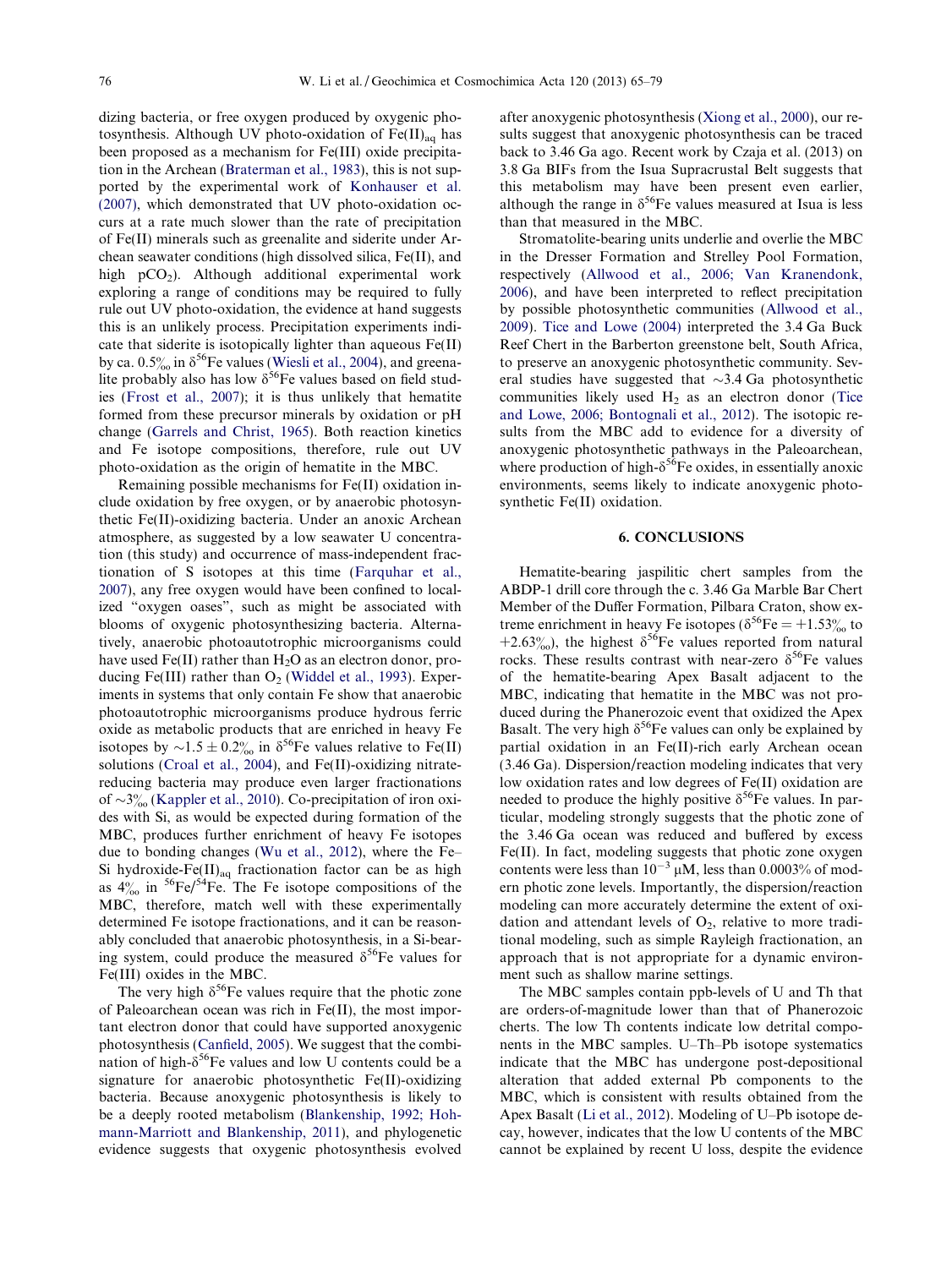<span id="page-12-0"></span>for Pb mobility. Based on the U–Th–Pb isotope data, we constrain the upper limit of U concentration that was adsorbed by Fe(III) hydroxides during deposition of the MBC, from which we calculate an upper limit of U concentration in 3.46 Ga seawater at  $\sim 0.02$  ppb, at least two orders of magnitude lower than the modern seawater value. Because U is mobile only when oxidized, the low U concentration in the MBC samples is an independent geochemical proxy that indicates an anoxic atmosphere in the Archean at 3.46 Ga. Our U–Th–Pb results also highlight the importance of determining the "age" of U in ancient sedimentary rocks when using U as a paleo-redox proxy, either through element abundances or mass-dependant isotope fractionations.

Collectively, the extreme enrichment in heavy Fe isotopes and low-U contents rule out the hypothesis that the Archean ocean was oxic [\(Hoashi et al., 2009](#page-13-0)). The MBC is laterally extensive  $(\sim 120 \text{ km})$  and was precipitated in a deep marine environment, suggesting that the Fe(II)-rich, U-poor nature inferred for seawater at 3.46 Ga existed at least on a basinal scale. Our results provide additional support for a growing body of evidence for anoxic conditions at  $\sim$ 3.4 Ga, and additionally point to anoxygenic photosynthetic Fe(II) oxidation as a likely phototrophic pathway in the Paleoarchean. The results presented here do not support the presence of oxygenic photosynthesis as the mechanism of oxidation of Fe(II) in the MBC.

#### ACKNOWLEDGEMENTS

We thank Drs. Harilaos Tsikos and Vincent Busigny for constructive reviews of the manuscript, and Prof. Timothy Lyons for editorial handling and comments. This research was funded by the NASA Astrobiology Institute. This is contribution number 329 of the ARC Centre of Excellence for Core to Crust Fluid Systems.

### APPENDIX A. SUPPLEMENTARY DATA

Supplementary data associated with this article can be found, in the online version, at [http://dx.doi.org/10.1016/](http://dx.doi.org/10.1016/j.gca.2013.06.033) [j.gca.2013.06.033.](http://dx.doi.org/10.1016/j.gca.2013.06.033)

### **REFERENCES**

- [Allwood A. C., Walter M. R., Kamber B. S., Marshall C. P. and](http://refhub.elsevier.com/S0016-7037(13)00367-0/h0005) [Burch I. W. \(2006\) Stromatolite reef from the Early Archaean](http://refhub.elsevier.com/S0016-7037(13)00367-0/h0005) [era of Australia.](http://refhub.elsevier.com/S0016-7037(13)00367-0/h0005) Nature 441, 714–718.
- [Allwood A. C., Grotzinger J. P., Knoll A. H., Burch I. W.,](http://refhub.elsevier.com/S0016-7037(13)00367-0/h0010) [Anderson M. S., Coleman M. L. and Kanik I. \(2009\) Controls](http://refhub.elsevier.com/S0016-7037(13)00367-0/h0010) [on development and diversity of Early Archean stromatolites.](http://refhub.elsevier.com/S0016-7037(13)00367-0/h0010) [Proc. Natl. Acad. Sci.](http://refhub.elsevier.com/S0016-7037(13)00367-0/h0010) 106, 9548–9555.
- [Anand R. R. and Paine M. \(2002\) Regolith geology of the Yilgarn](http://refhub.elsevier.com/S0016-7037(13)00367-0/h0015) [Craton, Western Australia: implications for exploration.](http://refhub.elsevier.com/S0016-7037(13)00367-0/h0015) Aust. [J. Earth Sci.](http://refhub.elsevier.com/S0016-7037(13)00367-0/h0015) 49, 3–162.
- [Anand R. R. \(2005\) Weathering history, landscape evolution and](http://refhub.elsevier.com/S0016-7037(13)00367-0/h0020) [implications for exploration. In](http://refhub.elsevier.com/S0016-7037(13)00367-0/h0020) Regolith Landscape Evolution Across Australia [\(eds. R. R. Anand and P. de Broekert\).](http://refhub.elsevier.com/S0016-7037(13)00367-0/h0020) [Cooperative Research Centre for Landscape Environments and](http://refhub.elsevier.com/S0016-7037(13)00367-0/h0020) [Mineral Exploration, Perth, pp. 2–40](http://refhub.elsevier.com/S0016-7037(13)00367-0/h0020).
- [Anbar A. D., Duan Y., Lyons T. W., Arnold G. L., Kendall B.,](http://refhub.elsevier.com/S0016-7037(13)00367-0/h0025) [Creaser R. A., Kaufman A. J., Gordon G. W., Scott C., Garvin](http://refhub.elsevier.com/S0016-7037(13)00367-0/h0025) [J. and Buick R. \(2007\) A whiff of oxygen before the Great](http://refhub.elsevier.com/S0016-7037(13)00367-0/h0025) [Oxidation Event?](http://refhub.elsevier.com/S0016-7037(13)00367-0/h0025) Science 317, 1903–1906.
- [Barnes C. E. and Cochran J. K. \(1990\) Uranium removal in](http://refhub.elsevier.com/S0016-7037(13)00367-0/h0030) [oceanic sediments and the oceanic U balance.](http://refhub.elsevier.com/S0016-7037(13)00367-0/h0030) Earth Planet. Sci. Lett. 97[, 94–101.](http://refhub.elsevier.com/S0016-7037(13)00367-0/h0030)
- [Beard B. L., Johnson C. M., Skulan J. L., Nealson K. H., Cox L.](http://refhub.elsevier.com/S0016-7037(13)00367-0/h0035) [and Sun H. \(2003\) Application of Fe isotopes to tracing the](http://refhub.elsevier.com/S0016-7037(13)00367-0/h0035) [geochemical and biological cycling of Fe.](http://refhub.elsevier.com/S0016-7037(13)00367-0/h0035) Chem. Geol. 195, 87– [117.](http://refhub.elsevier.com/S0016-7037(13)00367-0/h0035)
- [Blankenship R. E. \(1992\) Origin and early evolution of photosyn-](http://refhub.elsevier.com/S0016-7037(13)00367-0/h0040)thesis. [Photosynth. Res.](http://refhub.elsevier.com/S0016-7037(13)00367-0/h0040) 33, 91-111.
- [Bontognali T. R. R., Sessions A. L., Allwood A. C., Fischer W. W.,](http://refhub.elsevier.com/S0016-7037(13)00367-0/h0045) [Grotzinger J. P., Summons R. E. and Eiler J. M. \(2012\) Sulfur](http://refhub.elsevier.com/S0016-7037(13)00367-0/h0045) [isotopes of organic matter preserved in 3.45-billion-year-old](http://refhub.elsevier.com/S0016-7037(13)00367-0/h0045) [stromatolites reveal microbial metabolism.](http://refhub.elsevier.com/S0016-7037(13)00367-0/h0045) Proc. Natl. Acad. Sci. 109[, 15146–15151.](http://refhub.elsevier.com/S0016-7037(13)00367-0/h0045)
- [Braterman P. S., Cairns-Smith A. G. and Sloper R. W. \(1983\)](http://refhub.elsevier.com/S0016-7037(13)00367-0/h0050) [Photo-oxidation](http://refhub.elsevier.com/S0016-7037(13)00367-0/h0050) [of](http://refhub.elsevier.com/S0016-7037(13)00367-0/h0050) [hydrated](http://refhub.elsevier.com/S0016-7037(13)00367-0/h0050)  $Fe^{2+}$  $Fe^{2+}$  [significance for banded iron](http://refhub.elsevier.com/S0016-7037(13)00367-0/h0050) [formations.](http://refhub.elsevier.com/S0016-7037(13)00367-0/h0050) Nature 303, 163–164.
- [Brocks J. J., Logan G. A., Buick R. and Summons R. E. \(1999\)](http://refhub.elsevier.com/S0016-7037(13)00367-0/h0055) [Archean molecular fossils and the early rise of eukaryotes.](http://refhub.elsevier.com/S0016-7037(13)00367-0/h0055) Science 285[, 1033–1036.](http://refhub.elsevier.com/S0016-7037(13)00367-0/h0055)
- [Canfield D. E. \(2005\) The early history of atmospheric oxygen:](http://refhub.elsevier.com/S0016-7037(13)00367-0/h0060) [homage to Robert M. Garrels.](http://refhub.elsevier.com/S0016-7037(13)00367-0/h0060) Annu. Rev. Earth Planet. Sci. 33,  $1-36$
- [Chung Y. and Chang W. C. \(1996\) Uranium and thorium isotopes](http://refhub.elsevier.com/S0016-7037(13)00367-0/h0065) [in marine sediments off northeastern Taiwan.](http://refhub.elsevier.com/S0016-7037(13)00367-0/h0065) Mar. Geol. 133, [89–102.](http://refhub.elsevier.com/S0016-7037(13)00367-0/h0065)
- [Croal L. R., Johnson C. M., Beard B. L. and Newman D. K. \(2004\)](http://refhub.elsevier.com/S0016-7037(13)00367-0/h0070) [Iron isotope fractionation by Fe\(II\)-oxidizing photoautotro](http://refhub.elsevier.com/S0016-7037(13)00367-0/h0070)phic bacteria. [Geochim. Cosmochim. Acta](http://refhub.elsevier.com/S0016-7037(13)00367-0/h0070) 68, 1227–1242.
- [Czaja A. D., Johnson C. M., Roden E. E., Beard B. L., Voegelin A.](http://refhub.elsevier.com/S0016-7037(13)00367-0/h0075) [R., Nagler T. F., Beukes N. J. and Wille M. \(2012\) Evidence for](http://refhub.elsevier.com/S0016-7037(13)00367-0/h0075) [free oxygen in the Neoarchean ocean based on coupled iron–](http://refhub.elsevier.com/S0016-7037(13)00367-0/h0075) [molybdenum isotope fractionation.](http://refhub.elsevier.com/S0016-7037(13)00367-0/h0075) Geochim. Cosmochim. Acta 86[, 118–137.](http://refhub.elsevier.com/S0016-7037(13)00367-0/h0075)
- [Davis J. A., Meece D. E., Kohler M. and Curtis G. P. \(2004\)](http://refhub.elsevier.com/S0016-7037(13)00367-0/h0080) [Approaches to surface complexation modeling of Uranium\(VI\)](http://refhub.elsevier.com/S0016-7037(13)00367-0/h0080) [adsorption on aquifer sediments.](http://refhub.elsevier.com/S0016-7037(13)00367-0/h0080) Geochim. Cosmochim. Acta 68[, 3621–3641.](http://refhub.elsevier.com/S0016-7037(13)00367-0/h0080)
- [Duan Y., Anbar A. D., Arnold G. L., Lyons T. W., Gordon G. W.](http://refhub.elsevier.com/S0016-7037(13)00367-0/h0085) [and Kendall B. \(2010\) Molybdenum isotope evidence for mild](http://refhub.elsevier.com/S0016-7037(13)00367-0/h0085) [environmental oxygenation before the Great Oxidation Event.](http://refhub.elsevier.com/S0016-7037(13)00367-0/h0085) [Geochim. Cosmochim. Acta](http://refhub.elsevier.com/S0016-7037(13)00367-0/h0085) 74, 6655–6668.
- Dupré [B. and Arndt N. T. \(1990\) Pb isotopic compositions of](http://refhub.elsevier.com/S0016-7037(13)00367-0/h0097) [Archean komatiites and sulfides.](http://refhub.elsevier.com/S0016-7037(13)00367-0/h0097) Chemical Geology 85, 35–56.
- [Eigenbrode J. L. and Freeman K. H. \(2006\) Late Archean rise of](http://refhub.elsevier.com/S0016-7037(13)00367-0/h0090) [aerobic microbial ecosystems.](http://refhub.elsevier.com/S0016-7037(13)00367-0/h0090) Proc. Natl. Acad. Sci. 103, [15759–15764.](http://refhub.elsevier.com/S0016-7037(13)00367-0/h0090)
- [Eigenbrode J. L., Freeman K. H. and Summons R. E. \(2008\)](http://refhub.elsevier.com/S0016-7037(13)00367-0/h0095) [Methylhopane biomarker hydrocarbons in Hamersley Province](http://refhub.elsevier.com/S0016-7037(13)00367-0/h0095) [sediments provide evidence for Neoarchean aerobiosis.](http://refhub.elsevier.com/S0016-7037(13)00367-0/h0095) Earth [Planet. Sci. Lett.](http://refhub.elsevier.com/S0016-7037(13)00367-0/h0095) 273, 323–331.
- [Farquhar J., Bao H. and Thiemens M. \(2000\) Atmospheric](http://refhub.elsevier.com/S0016-7037(13)00367-0/h0100) [influence of Earth's earliest sulfur cycle.](http://refhub.elsevier.com/S0016-7037(13)00367-0/h0100) Science 289, 756–758.
- [Farquhar J., Peters M., Johnston D. T., Strauss H., Masterson A.,](http://refhub.elsevier.com/S0016-7037(13)00367-0/h0105) [Wiechert U. and Kaufman A. J. \(2007\) Isotopic evidence for](http://refhub.elsevier.com/S0016-7037(13)00367-0/h0105) [Mesoarchaean anoxia and changing atmospheric sulphur](http://refhub.elsevier.com/S0016-7037(13)00367-0/h0105) [chemistry.](http://refhub.elsevier.com/S0016-7037(13)00367-0/h0105) Nature 449, 706-709.
- Faure G. (1986) [Principles of Isotope Geology](http://refhub.elsevier.com/S0016-7037(13)00367-0/h0110). John Wiley & Sons, [New York.](http://refhub.elsevier.com/S0016-7037(13)00367-0/h0110)
- [Fisher Q. J. and Wignall P. B. \(2001\) Palaeoenvironmental controls](http://refhub.elsevier.com/S0016-7037(13)00367-0/h0115) [on the uranium distribution in an upper carboniferous black](http://refhub.elsevier.com/S0016-7037(13)00367-0/h0115)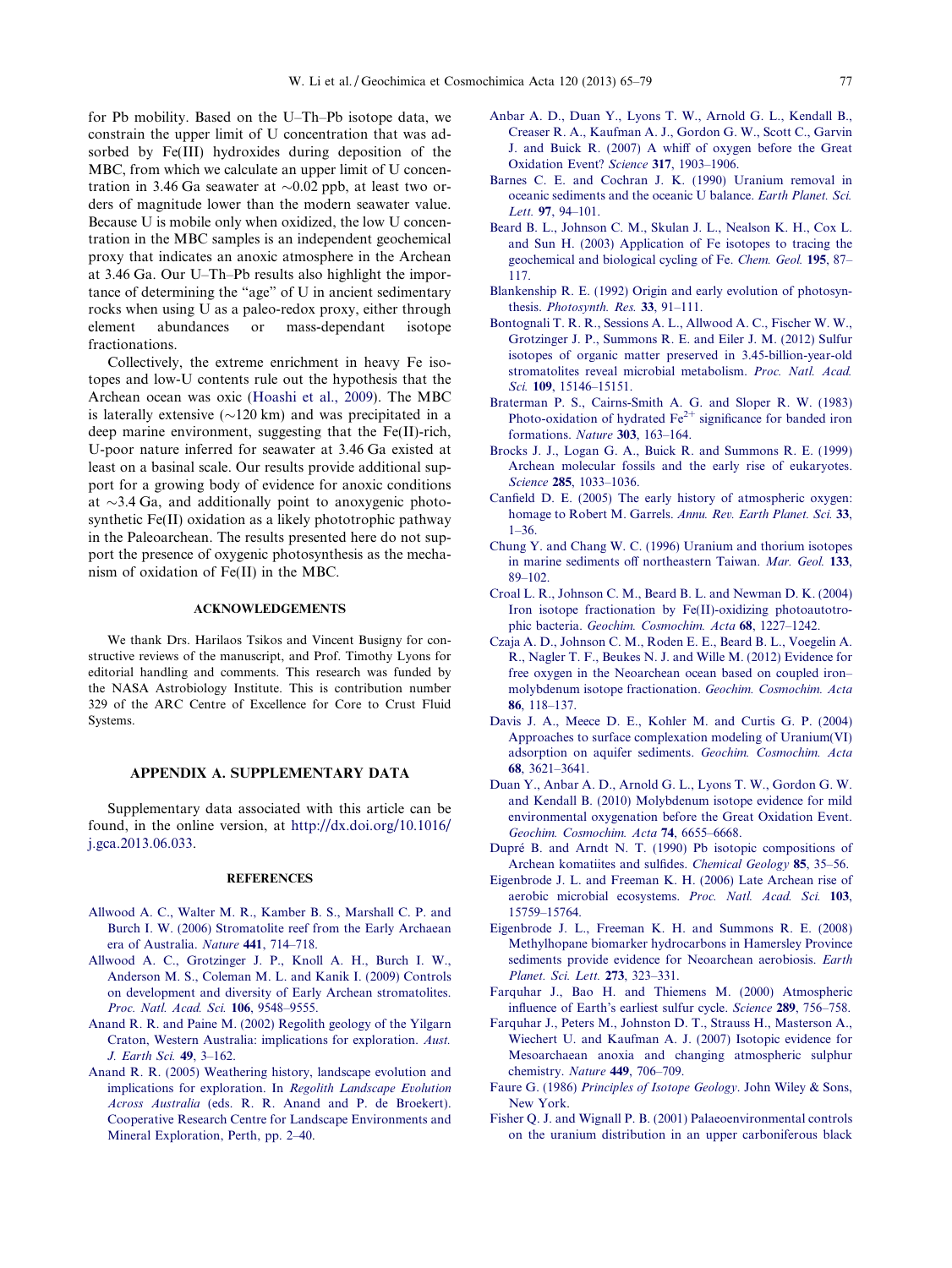<span id="page-13-0"></span>[shale \(Gastrioceras listeri Marine Band\) and associated strata;](http://refhub.elsevier.com/S0016-7037(13)00367-0/h0115) England. [Chem. Geol.](http://refhub.elsevier.com/S0016-7037(13)00367-0/h0115) 175, 605–621.

- [Frost C. D., Blanckenburg F. v., Schoenberg R., Frost B. R. and](http://refhub.elsevier.com/S0016-7037(13)00367-0/h0120) [Swapp S. M. \(2007\) Preservation of Fe isotope heterogeneities](http://refhub.elsevier.com/S0016-7037(13)00367-0/h0120) [during diagenesis and metamorphism of banded iron forma](http://refhub.elsevier.com/S0016-7037(13)00367-0/h0120)tion. [Contrib. Miner. Petrol.](http://refhub.elsevier.com/S0016-7037(13)00367-0/h0120) 153, 211–235.
- [Garrels R. M. and Christ C. L. \(1965\)](http://refhub.elsevier.com/S0016-7037(13)00367-0/h0125) Solutions, Minerals and Equilibria[. Harper and Row, New York](http://refhub.elsevier.com/S0016-7037(13)00367-0/h0125).
- [Garvin J., Buick R., Anbar A. D., Arnold G. L. and Kaufman A. J.](http://refhub.elsevier.com/S0016-7037(13)00367-0/h0130) [\(2009\) Isotopic evidence for an aerobic nitrogen cycle in the](http://refhub.elsevier.com/S0016-7037(13)00367-0/h0130) [latest Archean.](http://refhub.elsevier.com/S0016-7037(13)00367-0/h0130) Science 323, 1045–1048.
- [Godfrey L. V. and Falkowski P. G. \(2009\) The cycling and redox](http://refhub.elsevier.com/S0016-7037(13)00367-0/h0135) [state of nitrogen in the Archaean ocean.](http://refhub.elsevier.com/S0016-7037(13)00367-0/h0135) Nat. Geosci. 2, 725– [729.](http://refhub.elsevier.com/S0016-7037(13)00367-0/h0135)
- [Grotzinger J. P. and Kasting J. F. \(1993\) New constraints on](http://refhub.elsevier.com/S0016-7037(13)00367-0/h0140) [Precambrian ocean composition.](http://refhub.elsevier.com/S0016-7037(13)00367-0/h0140) J. Geol. 101, 235–243.
- [Hoashi M., Bevacqua D. C., Otake T., Watanabe Y., Hickman A.](http://refhub.elsevier.com/S0016-7037(13)00367-0/h0145) [H., Utsunomiya S. and Ohmoto H. \(2009\) Primary haematite](http://refhub.elsevier.com/S0016-7037(13)00367-0/h0145) [formation in an oxygenated sea 3.46 billion years ago.](http://refhub.elsevier.com/S0016-7037(13)00367-0/h0145) Nat. Geosci. 2[, 301–306.](http://refhub.elsevier.com/S0016-7037(13)00367-0/h0145)
- [Hohmann-Marriott M. F. and Blankenship R. E. \(2011\) Evolution](http://refhub.elsevier.com/S0016-7037(13)00367-0/h0150) of photosynthesis. [Annu. Rev. Plant Biol.](http://refhub.elsevier.com/S0016-7037(13)00367-0/h0150) 62, 515–548.
- Holland H. D. (1984) [The Chemical Evolution of the Atmosphere](http://refhub.elsevier.com/S0016-7037(13)00367-0/h0155) and Oceans[. Princeton University Press](http://refhub.elsevier.com/S0016-7037(13)00367-0/h0155).
- [Holland H. D. \(1999\) When did the Earth's atmosphere become](http://refhub.elsevier.com/S0016-7037(13)00367-0/h0160) oxic? A Reply. [Geochem. News](http://refhub.elsevier.com/S0016-7037(13)00367-0/h0160) 100, 20–22.
- [Holland H. D. \(2006\) The oxygenation of the atmosphere and](http://refhub.elsevier.com/S0016-7037(13)00367-0/h0165) oceans. [Philos. Trans. R. Soc. B: Biol. Sci.](http://refhub.elsevier.com/S0016-7037(13)00367-0/h0165) 361, 903–915.
- [Huston D. L., Sun S.-S., Blewett R., Hickman A. H., Kranendonk](http://refhub.elsevier.com/S0016-7037(13)00367-0/h0171) [M. V., Phillips D., Baker D. and Brauhart C. \(2002\) The](http://refhub.elsevier.com/S0016-7037(13)00367-0/h0171) [Timing of Mineralization in the Archean North Pilbara](http://refhub.elsevier.com/S0016-7037(13)00367-0/h0171) [Terrain, Western Australia.](http://refhub.elsevier.com/S0016-7037(13)00367-0/h0171) Economic Geology 97, 733–755.
- [Javaux E. J., Marshall C. P. and Bekker A. \(2010\) Organic-walled](http://refhub.elsevier.com/S0016-7037(13)00367-0/h0170) [microfossils in 3.2-billion-year-old shallow-marine siliciclastic](http://refhub.elsevier.com/S0016-7037(13)00367-0/h0170) deposits. Nature 463[, 934–938.](http://refhub.elsevier.com/S0016-7037(13)00367-0/h0170)
- [Johnson C. M., Beard B. L. and Roden E. E. \(2008\) The iron](http://refhub.elsevier.com/S0016-7037(13)00367-0/h0175) [isotope fingerprints of Redox and biogeochemical cycling in](http://refhub.elsevier.com/S0016-7037(13)00367-0/h0175) modern and ancient earth. [Annu. Rev. Earth Planet. Sci.](http://refhub.elsevier.com/S0016-7037(13)00367-0/h0175) 36, [457–493.](http://refhub.elsevier.com/S0016-7037(13)00367-0/h0175)
- [Kappler A., Pasquero C., Konhauser K. O. and Newman D. K.](http://refhub.elsevier.com/S0016-7037(13)00367-0/h0180) [\(2005\) Deposition of banded iron formations by anoxygenic](http://refhub.elsevier.com/S0016-7037(13)00367-0/h0180) [phototrophic Fe\(II\)-oxidizing bacteria.](http://refhub.elsevier.com/S0016-7037(13)00367-0/h0180) Geology 33, 865–868.
- [Kappler A., Johnson C. M., Crosby H. A., Beard B. L. and](http://refhub.elsevier.com/S0016-7037(13)00367-0/h0185) [Newman D. K. \(2010\) Evidence for equilibrium iron isotope](http://refhub.elsevier.com/S0016-7037(13)00367-0/h0185) [fractionation by nitrate-reducing iron\(II\)-oxidizing bacteria.](http://refhub.elsevier.com/S0016-7037(13)00367-0/h0185) [Geochim. Cosmochim. Acta](http://refhub.elsevier.com/S0016-7037(13)00367-0/h0185) 74, 2826–2842.
- [Kato Y., Suzuki K., Nakamura K., Hickman A. H., Nedachi M.,](http://refhub.elsevier.com/S0016-7037(13)00367-0/h0190) [Kusakabe M., Bevacqua D. C. and Ohmoto H. \(2009\) Hematite](http://refhub.elsevier.com/S0016-7037(13)00367-0/h0190) [formation by oxygenated groundwater more than 2.76 billion](http://refhub.elsevier.com/S0016-7037(13)00367-0/h0190) years ago. [Earth Planet. Sci. Lett.](http://refhub.elsevier.com/S0016-7037(13)00367-0/h0190) 278, 40–49.
- [Kaufman A. J., Johnston D. T., Farquhar J., Masterson A. L.,](http://refhub.elsevier.com/S0016-7037(13)00367-0/h0195) [Lyons T. W., Bates S., Anbar A. D., Arnold G. L., Garvin J.](http://refhub.elsevier.com/S0016-7037(13)00367-0/h0195) [and Buick R. \(2007\) Late Archean biospheric oxygenation and](http://refhub.elsevier.com/S0016-7037(13)00367-0/h0195) [atmospheric evolution.](http://refhub.elsevier.com/S0016-7037(13)00367-0/h0195) Science 317, 1900–1903.
- [Kendall B., Reinhard C. T., Lyons T. W., Kaufman A. J., Poulton](http://refhub.elsevier.com/S0016-7037(13)00367-0/h0200) [S. W. and Anbar A. D. \(2010\) Pervasive oxygenation along late](http://refhub.elsevier.com/S0016-7037(13)00367-0/h0200) [Archaean ocean margins.](http://refhub.elsevier.com/S0016-7037(13)00367-0/h0200) Nat. Geosci. 3, 647–652.
- [Konhauser K. O., Amskold L., Lalonde S. V., Posth N. R.,](http://refhub.elsevier.com/S0016-7037(13)00367-0/h0205) [Kappler A. and Anbar A. \(2007\) Decoupling photochemical](http://refhub.elsevier.com/S0016-7037(13)00367-0/h0205) [Fe\(II\) oxidation from shallow-water BIF deposition.](http://refhub.elsevier.com/S0016-7037(13)00367-0/h0205) Earth [Planet. Sci. Lett.](http://refhub.elsevier.com/S0016-7037(13)00367-0/h0205) 258, 87–100.
- [Kuma K., Nishioka J. and Matsunaga K. \(1996\) Controls on](http://refhub.elsevier.com/S0016-7037(13)00367-0/h0210) [iron\(III\) hydroxide solubility in seawater: the influence of pH](http://refhub.elsevier.com/S0016-7037(13)00367-0/h0210) [and natural organic chelators.](http://refhub.elsevier.com/S0016-7037(13)00367-0/h0210) Limnol. Oceanogr. 41, 396– [407.](http://refhub.elsevier.com/S0016-7037(13)00367-0/h0210)
- [Langmuir D. \(1978\) Uranium solution-mineral equilibria at low](http://refhub.elsevier.com/S0016-7037(13)00367-0/h0215) [temperatures with applications to sedimentary ore deposits.](http://refhub.elsevier.com/S0016-7037(13)00367-0/h0215) [Geochim. Cosmochim. Acta](http://refhub.elsevier.com/S0016-7037(13)00367-0/h0215) 42, 547–569.
- [Li W., Johnson C. M. and Beard B. L. \(2012\) U–Th–Pb isotope](http://refhub.elsevier.com/S0016-7037(13)00367-0/h0220) [data indicate Phanerozoic age for oxidation of the 3.4 Ga Apex](http://refhub.elsevier.com/S0016-7037(13)00367-0/h0220) Basalt. [Earth Planet. Sci. Lett.](http://refhub.elsevier.com/S0016-7037(13)00367-0/h0220) 319–320, 197–206.
- Ludwig, K.R., (1999). Using Isoplot/Ex, Version 2.01: a geochronological toolkit for Microsoft Excel. Berkeley Geochronology Center Special Publication 1a, 1-47.
- [Ohmoto H., Watanabe Y. and Kumazawa K. \(2004\) Evidence](http://refhub.elsevier.com/S0016-7037(13)00367-0/h0225) from massive siderite beds for a  $CO_2$ -rich atmosphere before  $\sim$ [1.8 billion years ago.](http://refhub.elsevier.com/S0016-7037(13)00367-0/h0225) *Nature* **429**, 395–399.
- [Ono S., Kaufman A. J., Farquhar J., Sumner D. Y. and Beukes N.](http://refhub.elsevier.com/S0016-7037(13)00367-0/h0230) [J. \(2009\) Lithofacies control on multiple-sulfur isotope records](http://refhub.elsevier.com/S0016-7037(13)00367-0/h0230) [and Neoarchean sulfur cycles.](http://refhub.elsevier.com/S0016-7037(13)00367-0/h0230) Precambr. Res. 169, 58–67.
- [Plank T. and Langmuir C. H. \(1998\) The chemical composition of](http://refhub.elsevier.com/S0016-7037(13)00367-0/h0235) [subducting sediment and its consequences for the crust and](http://refhub.elsevier.com/S0016-7037(13)00367-0/h0235) mantle. [Chem. Geol.](http://refhub.elsevier.com/S0016-7037(13)00367-0/h0235) 145, 325–394.
- [Polyakov V. B. and Mineev S. D. \(2000\) The use of Mossbauer](http://refhub.elsevier.com/S0016-7037(13)00367-0/h0240) [spectroscopy in stable isotope geochemistry.](http://refhub.elsevier.com/S0016-7037(13)00367-0/h0240) Geochim. Cosmo[chim. Acta](http://refhub.elsevier.com/S0016-7037(13)00367-0/h0240) 64, 849–865.
- [Rasmussen B. and Buick R. \(1999\) Redox state of the Archean](http://refhub.elsevier.com/S0016-7037(13)00367-0/h0245) [atmosphere: evidence from detrital heavy minerals in ca. 3250–](http://refhub.elsevier.com/S0016-7037(13)00367-0/h0245) [2750 Ma sandstones from the Pilbara Craton, Australia.](http://refhub.elsevier.com/S0016-7037(13)00367-0/h0245) Geology 27[, 115–118.](http://refhub.elsevier.com/S0016-7037(13)00367-0/h0245)
- [Rasmussen B., Fletcher I. R., Brocks J. J. and Kilburn M. R.](http://refhub.elsevier.com/S0016-7037(13)00367-0/h02504) [\(2008\) Reassessing the first appearance of eukaryotes and](http://refhub.elsevier.com/S0016-7037(13)00367-0/h02504) [cyanobacteria.](http://refhub.elsevier.com/S0016-7037(13)00367-0/h02504) Nature 455, 1101–1104.
- [Reinhard C. T., Planavsky N. J. and Lyons T. W. \(2013\) Long](http://refhub.elsevier.com/S0016-7037(13)00367-0/h0250)[term sedimentary recycling of rare sulphur isotope anomalies.](http://refhub.elsevier.com/S0016-7037(13)00367-0/h0250) Nature 497[, 100–103.](http://refhub.elsevier.com/S0016-7037(13)00367-0/h0250)
- [Rosing M. T. and Frei R. \(2004\) U-rich Archaean sea–floor](http://refhub.elsevier.com/S0016-7037(13)00367-0/h0255) [sediments from Greenland – indications of >3700 Ma oxygenic](http://refhub.elsevier.com/S0016-7037(13)00367-0/h0255) photosynthesis. [Earth Planet. Sci. Lett.](http://refhub.elsevier.com/S0016-7037(13)00367-0/h0255) 217, 237–244.
- [Rustad J. R., Casey W. H., Yin Q.-Z., Bylaska E. J., Felmy A. R.,](http://refhub.elsevier.com/S0016-7037(13)00367-0/h0260) [Bogatko S. A., Jackson V. E. and Dixon D. A. \(2010\) Isotopic](http://refhub.elsevier.com/S0016-7037(13)00367-0/h0260) [fractionation](http://refhub.elsevier.com/S0016-7037(13)00367-0/h0260) [of](http://refhub.elsevier.com/S0016-7037(13)00367-0/h0260)  $Mg^{2+}(aq)$ ,  $Ca^{2+}(aq)$ , [and](http://refhub.elsevier.com/S0016-7037(13)00367-0/h0260)  $Fe^{2+}(aq)$  with carbonate minerals. [Geochim. Cosmochim. Acta](http://refhub.elsevier.com/S0016-7037(13)00367-0/h0260) 74, 6301–6323.
- [Severmann S., Johnson C. M., Beard B. L., German C. R.,](http://refhub.elsevier.com/S0016-7037(13)00367-0/h0265) [Edmonds H. N., Chiba H. and Green D. R. H. \(2004\) The effect](http://refhub.elsevier.com/S0016-7037(13)00367-0/h0265) [of plume processes on the Fe isotope composition of hydro](http://refhub.elsevier.com/S0016-7037(13)00367-0/h0265)[thermally derived Fe in the deep ocean as inferred from the](http://refhub.elsevier.com/S0016-7037(13)00367-0/h0265) [Rainbow vent site, Mid-Atlantic Ridge, 36](http://refhub.elsevier.com/S0016-7037(13)00367-0/h0265)°14'N. [Earth Planet.](http://refhub.elsevier.com/S0016-7037(13)00367-0/h0265) [Sci. Lett.](http://refhub.elsevier.com/S0016-7037(13)00367-0/h0265) 225, 63–76.
- [Stookey L. L. \(1970\) Ferrozine a new spectrophotometric reagent](http://refhub.elsevier.com/S0016-7037(13)00367-0/h0270) for iron. [Anal. Chem.](http://refhub.elsevier.com/S0016-7037(13)00367-0/h0270) 42, 779–781.
- [Sugitani K., Grey K., Allwood A., Nagaoka T., Mimura K.,](http://refhub.elsevier.com/S0016-7037(13)00367-0/h0275) [Minami M., Marshall C. P., Van Kranendonk M. J. and Walter](http://refhub.elsevier.com/S0016-7037(13)00367-0/h0275) [M. R. \(2007\) Diverse microstructures from Archaean chert](http://refhub.elsevier.com/S0016-7037(13)00367-0/h0275) [from the Mount Goldsworthy–Mount Grant area, Pilbara](http://refhub.elsevier.com/S0016-7037(13)00367-0/h0275) [Craton, Western Australia: Microfossils, dubiofossils, or](http://refhub.elsevier.com/S0016-7037(13)00367-0/h0275) pseudofossils? [Precambr. Res.](http://refhub.elsevier.com/S0016-7037(13)00367-0/h0275) 158, 228–262.
- [Sugitani K., Lepot K., Nagaoka T., Mimura K., Van Kranendonk](http://refhub.elsevier.com/S0016-7037(13)00367-0/h0280) [M. J., Oehler D. Z. and Walter M. R. \(2010\) Biogenicity of](http://refhub.elsevier.com/S0016-7037(13)00367-0/h0280) [morphologically diverse carbonaceous microstructures from the](http://refhub.elsevier.com/S0016-7037(13)00367-0/h0280) [ca. 3400 Ma strelley pool formation, in the Pilbara Craton,](http://refhub.elsevier.com/S0016-7037(13)00367-0/h0280) [Western Australia.](http://refhub.elsevier.com/S0016-7037(13)00367-0/h0280) Astrobiology 10, 899–900.
- Thorne A. M. (2001) Geology of the Fortescue Group, Pilbara Craton, Western Australia, Geological Survey of Western Australia Bulletin 114, Perth.
- [Tice M. M. and Lowe D. R. \(2004\) Photosynthetic microbial mats](http://refhub.elsevier.com/S0016-7037(13)00367-0/h0290) [in the 3,416-Myr-old ocean.](http://refhub.elsevier.com/S0016-7037(13)00367-0/h0290) Nature 431, 549–552.
- [Tice M. M. and Lowe D. R. \(2006\) Hydrogen-based carbon](http://refhub.elsevier.com/S0016-7037(13)00367-0/h0295) [fixation in the earliest known photosynthetic organisms.](http://refhub.elsevier.com/S0016-7037(13)00367-0/h0295) Geology 34[, 37–40.](http://refhub.elsevier.com/S0016-7037(13)00367-0/h0295)